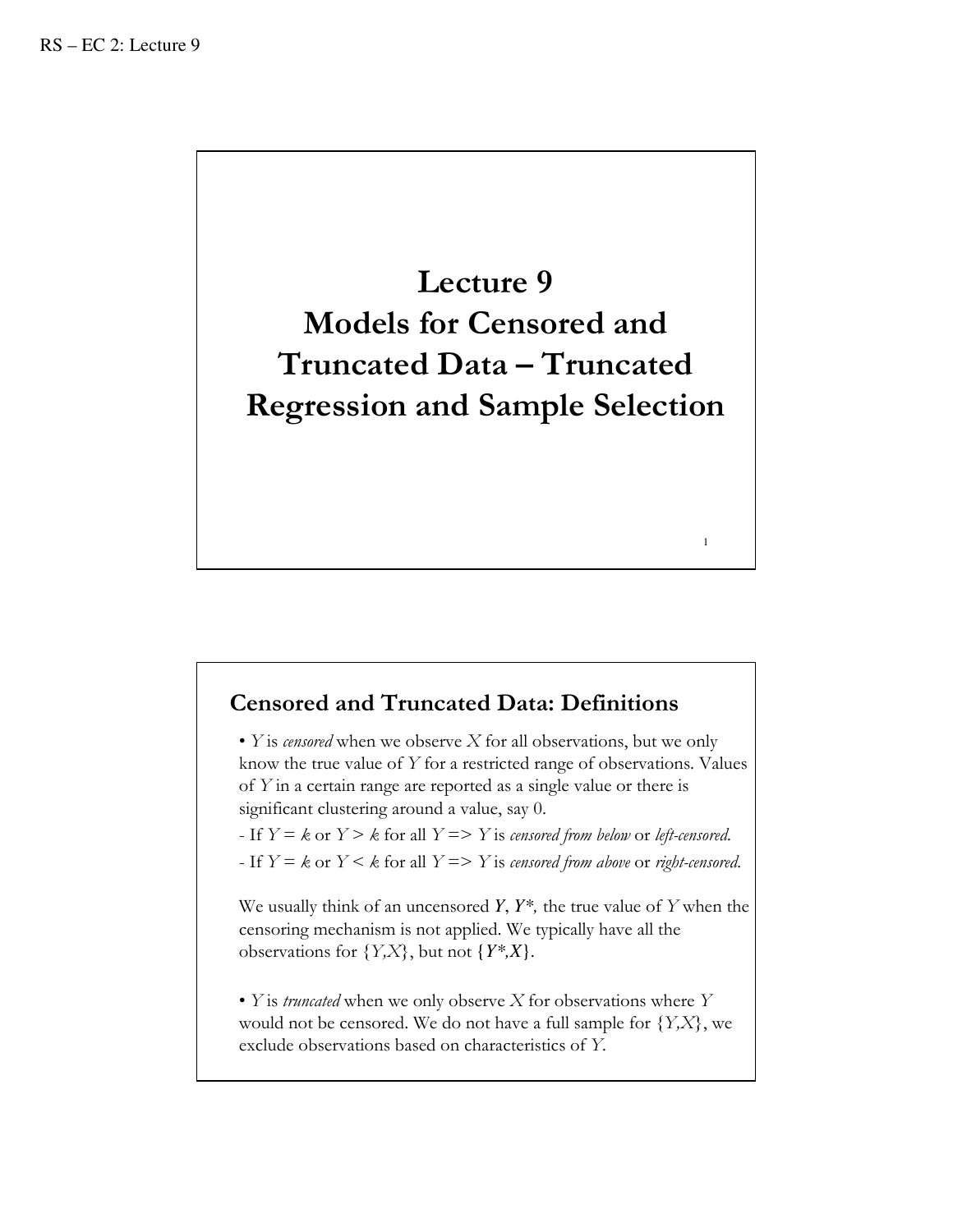

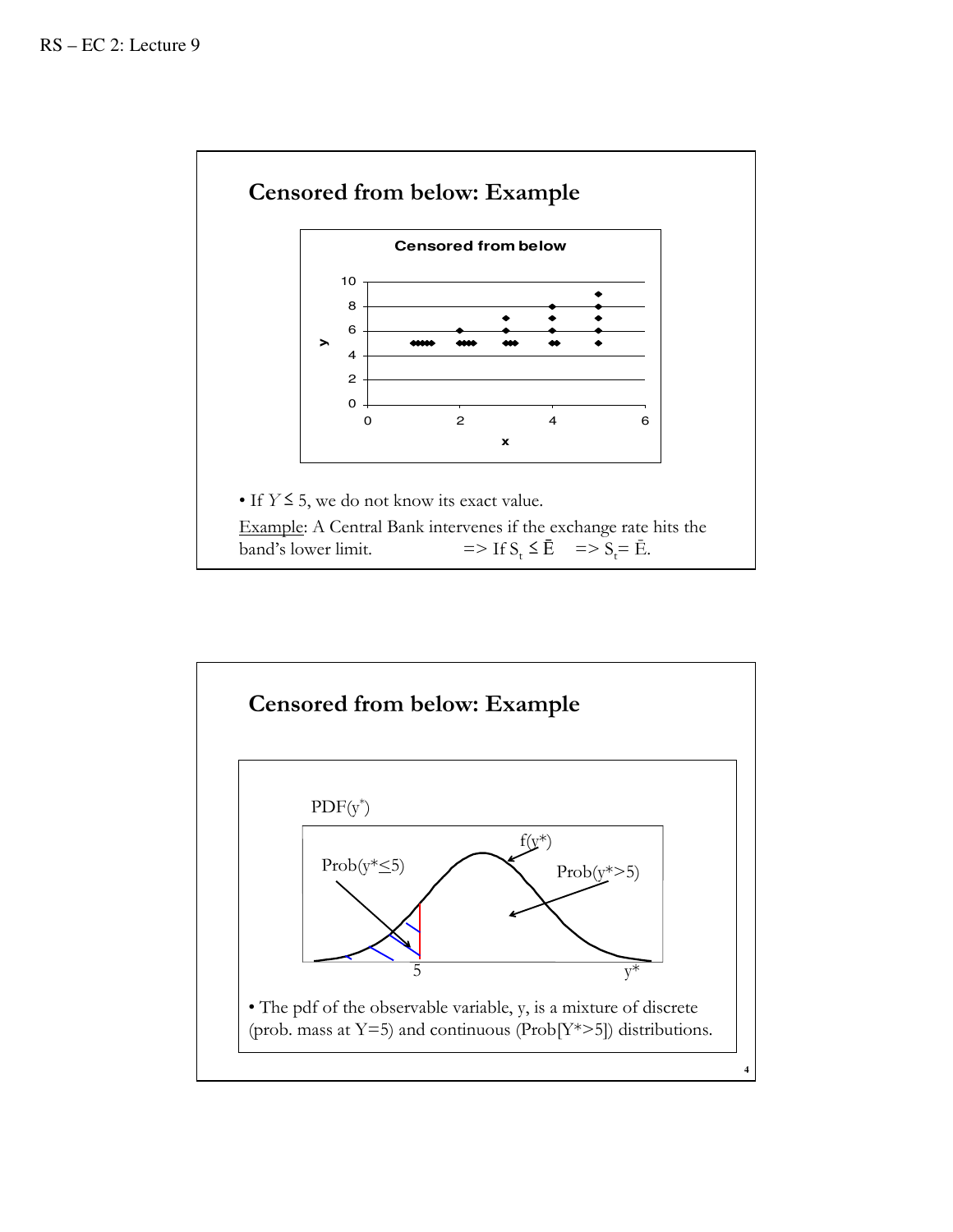

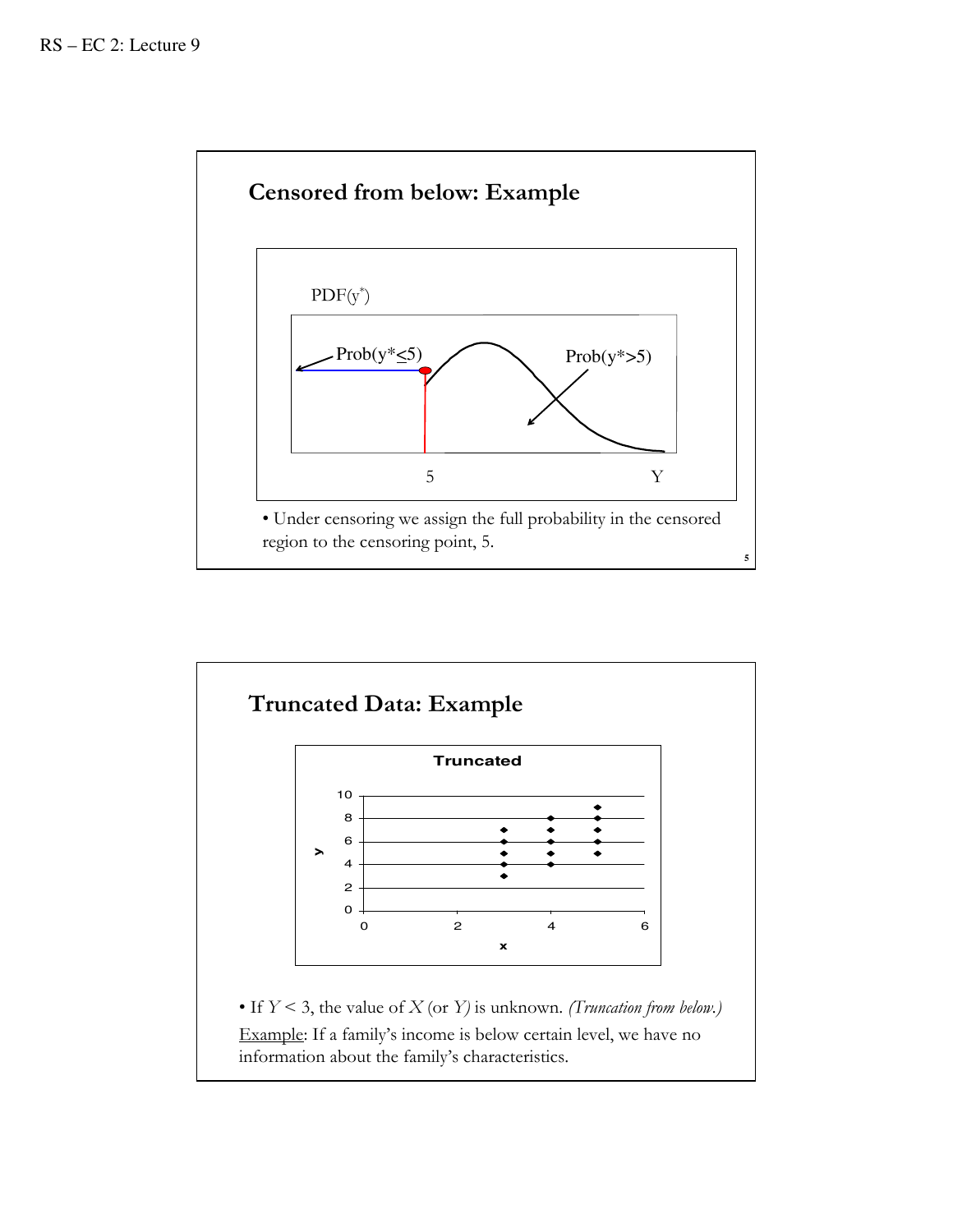

# Truncated regression

- Truncated regression is different from censored regression in the following way:
- Censored regressions: The dependent variable may be censored, but you can include the censored observations in the regression
- Truncated regressions: A subset of observations are dropped, thus, only the truncated data are available for the regression.
- Q: Why do we have truncation?
- (1) Truncation by survey design: Studies of poverty. By survey's design, families whose incomes are greater than that threshold are dropped from the sample.
- (2) Incidental Truncation: Wage offer married women. Only those who are working has wage information. It is the people's decision, not the survey's design, that determines the sample. selection.  $\frac{8}{8}$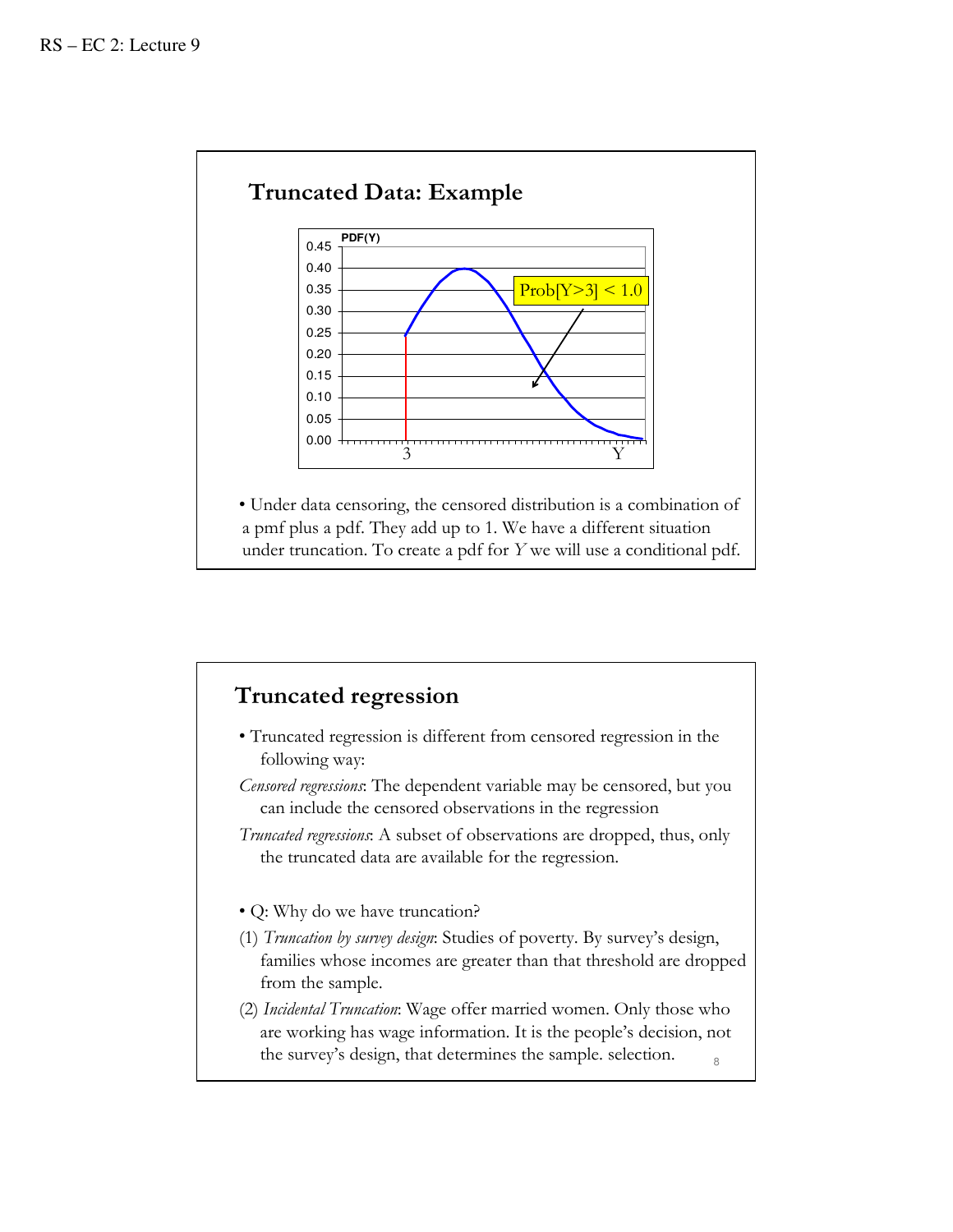# Truncation and OLS

Q: What happens when we apply OLS to a truncated data?

- Suppose that you consider the following regression:

 $y_i = \beta_0 + \beta_1 x_i + \varepsilon_i,$ 

- We have a random sample of size N. All CLM assumptions are satisfied. (The most important assumption is  $(A2) E(E_i|x_i)=0$ .)

- Instead of using all the N observations, we use a subsample. Then, run OLS using this sub-sample (truncated sample) only.

• Q: Under what conditions, does *sample selection* matter to OLS?

#### (A) OLS is Unbiased

(A-1) Sample selection is randomly done.

 $(A-2)$  Sample selection is determined solely by the value of  $x$ variable. For example, suppose that x is age. Then if you select sample if age is greater than 20 years old, this OLS is unbiased.

## Truncation and OLS

#### (B) OLS is Biased

(B-1) Sample selection is determined by the value of y-variable.

Example:  $Y$  is family income. We select the sample if  $y$  is greater than certain threshold. Then this OLS is biased.

(B-2) Sample selection is correlated with  $\epsilon_i$ .

Example: We run a wage regression  $w_i = \beta_0 + \beta_1$  educ<sub>i</sub>+  $\varepsilon_i$ , where  $\varepsilon_i$ contains unobserved ability. If sample is selected based on the unobserved ability, this OLS is biased.

- In practice, this situation happens when the selection is based on the survey participant's decision. Since the decision to participate is likely to be based on unobserved factors which are contained in ε, the selection is likely to be correlated with  $\epsilon_i$ .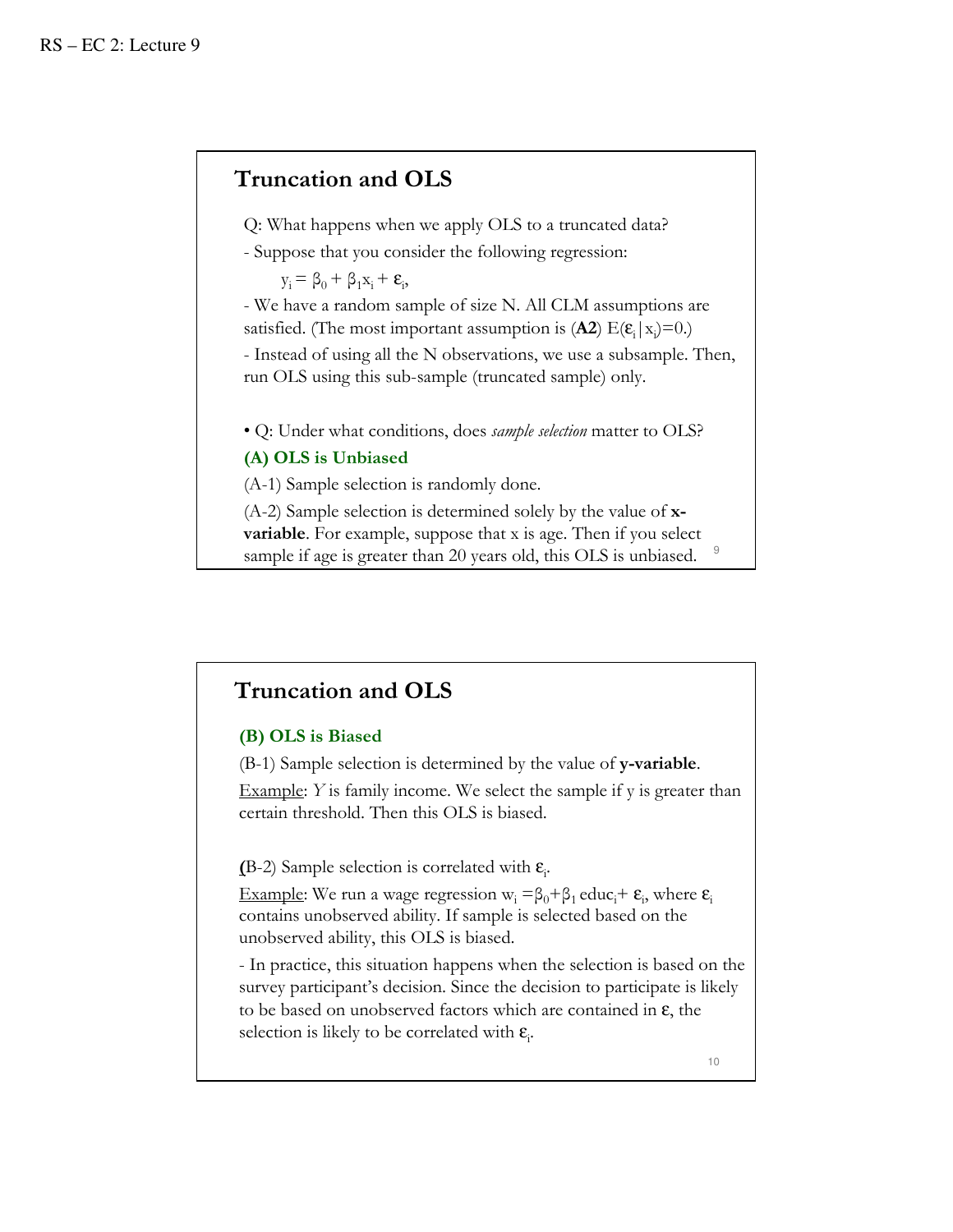# Truncation and OLS: When does (A2) hold?

• Consider the previous regression:

$$
y_i \equiv \beta_0 + \beta_1 x_i + \epsilon_i
$$

- All CLM assumptions are satisfied.

,

- Instead of using all the N observations, we use a subsample. Let  $s_i$  be a selection indicator: If  $s_i=1$ , then person *i* is included in the regression. If  $s_i=0$ , then person *i* is dropped from the data.

• If we run OLS using the selected subsample, we use only the observation with  $s_i=1$ . That is, we run the following regression:

 $s_i y_i = \beta_0 s_i + \beta_1 s_i x_i + s_i \varepsilon_i$ 

• Now,  $s_i x_i$  is the explanatory variable, and  $u_i = s_i \varepsilon_i$  is the error term.

• OLS is unbiased if  $E(u_i = s_i \varepsilon_i | s_i x_i) = 0$ .  $\Rightarrow$  we need check under what conditions the new (A2) is satisfied.

## Truncation and OLS: When does (A2) hold?

Q: When does  $E(u_i=s_i \epsilon_i | s_i x_i)=0$  hold? It is sufficient to check:  $E(u_i | s_i x_j) = 0$ . (If this is zero, then new (A2) is also zero.) •  $E(u_i | x_i, s_i) = s_i E(\varepsilon_i | x_i, s_i)$  -  $s_i$  is in the conditional set. • It is sufficient to check the condition which ensures  $E(u_i|x_i, s_i)=0$ . • CASES:  $(A-1)$  Sample selection is done randomly. s is independent of  $\varepsilon$  and x. =>  $E(\varepsilon | x, s) = E(\varepsilon | x)$ . Since the CLM assumptions are satisfied  $\implies$  we have E( $\varepsilon |x|=0$ .  $\Rightarrow$  OLS is unbiased,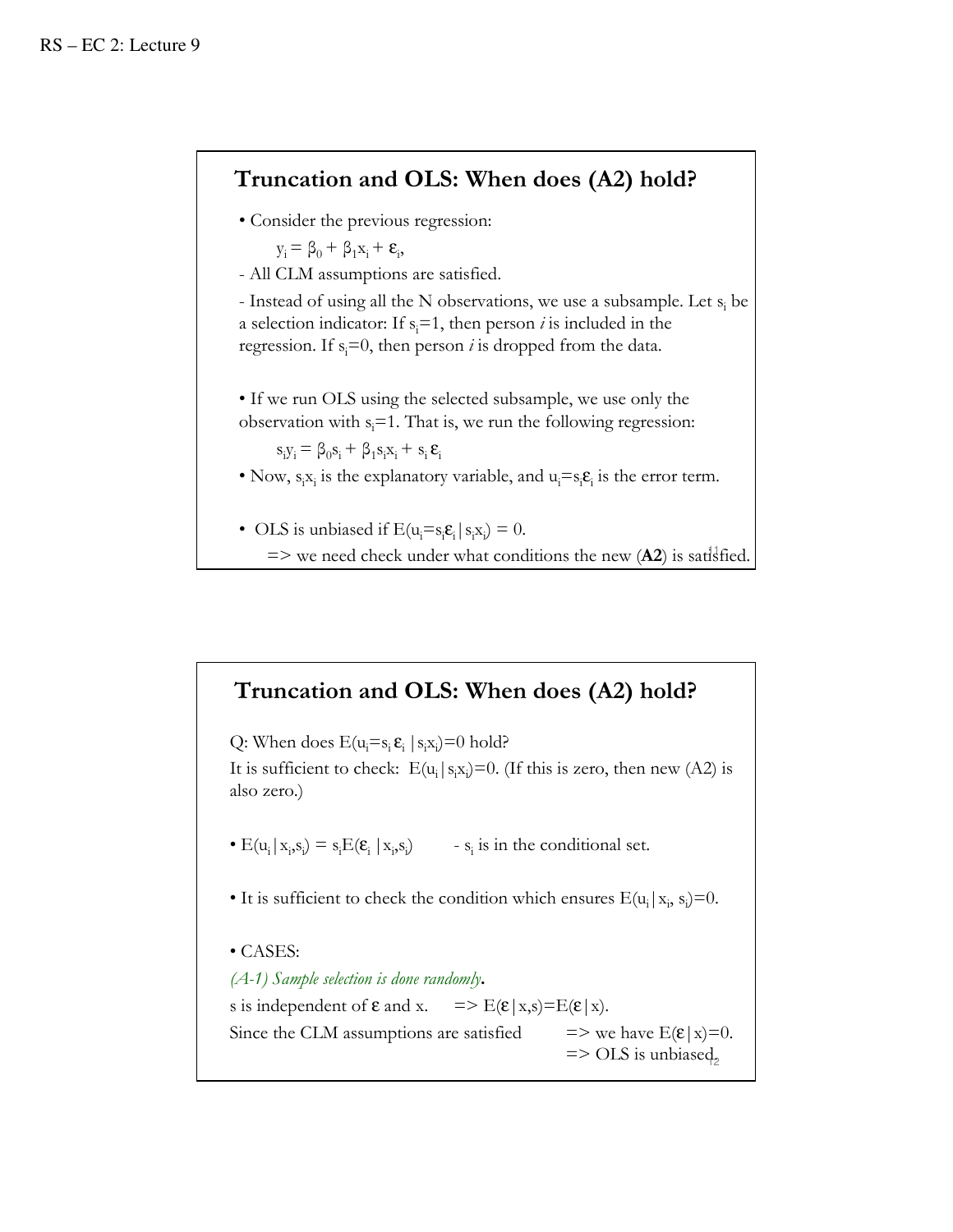## Truncation and OLS: When does (A2) hold?

 $(A-2)$  Sample is selected based solely on the value of x-variable.

Example: We study trading in stocks,  $y_i$ . One of the dependent variables,  $x_i$ , is wealth, and we select person *i* if wealth is greater than 50K. Then,

> $s_i=1$  if  $x_i \geq 50$ K,  $s_i=0$  if  $x_i < 50$ K.

-Now,  $s_i$  is a deterministic function of  $x_i$ .

• Since s is a deterministic function of x, it drops out from the conditioning set. Then,

 $E(\mathbf{\varepsilon} | x, s) = E(\mathbf{\varepsilon} | x, s(x))$  - s is a deterministic function of x.  $=$  E( $\epsilon$ |x) = 0 - CLM assumptions satisfied. => OLS is unbiased. 13

# Truncation and OLS: When does (A2) hold?

(B-1) Sample selection is based on the value of y-variable.

Example: We study determinants of wealth, Y. We select individuals whose wealth is smaller than 150K. Then,  $s_i = 1$  if  $y_i \le 150$ K.

-Now,  $s_i$  depends on  $y_i$  (and  $\varepsilon_j$ ). It cannot be dropped out from the conditioning set like we did before. Then,  $E(\varepsilon | x, s) \neq E(\varepsilon | x) = 0$ .

• For example,

 $E(\varepsilon|x, s=1) = E(\varepsilon|x, y \le 150K)$ =  $E(\varepsilon | x, \beta_0 + \beta_1 x + \varepsilon \le 150K)$ =  $E(\varepsilon | x, \varepsilon \le 150K-\beta_0-\beta_1x)$  $\neq E(\varepsilon|x) = 0.$  => OLS is biased.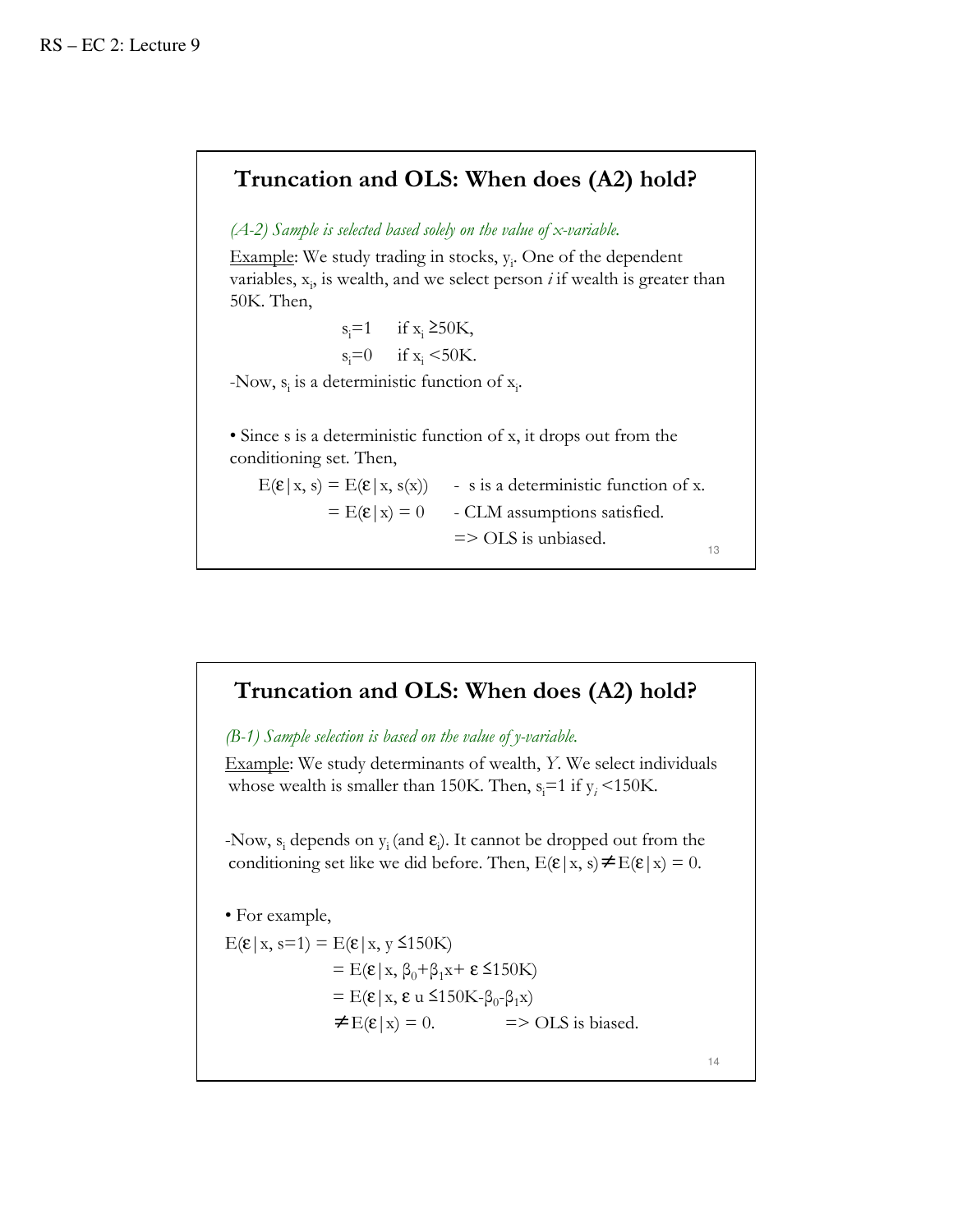## Truncation and OLS: When does (A2) hold?

### (B-2) Sample selection is correlated with  $u_i$

The inclusion of a person in the sample depends on the person's decision, not the surveyor's decision. This type of truncation is called the incidental truncation. The bias that arises from this type of sample selection is called the Sample Selection Bias.

Example: wage offer regression of married women:

 $\text{wage}_{i} = \beta_0 + \beta_1 \text{edu}_{i} + \varepsilon_i.$ 

Since it is the woman's decision to participate, this sample selection is likely to be based on some unobservable factors which are contained in  $\epsilon_i$ . Like in (B-1), s cannot be dropped out from the conditioning set:

 $E(\mathbf{\varepsilon} | \mathbf{x}, \mathbf{s}) \neq E(\mathbf{\varepsilon} | \mathbf{x}) = 0$  => OLS is biased.

15

# Truncation and OLS: When does (A2) hold?

• CASE (A-2) can be more complicated, when the selection rule based on the **x-variable** may be correlated with  $\epsilon_i$ .

Example: *X* is IQ. A survey participant responds if IQ  $> v$ . Now, the sample selection is based on x-variable *and* a random error *v*.

Q: If we run OLS using only the truncated data, will it cause a bias? Two cases:

- (1) If  $\nu$  is independent of  $\varepsilon$ , then it does not cause a bias.

- (2) If v is correlated with  $\varepsilon$ , then this is the same case as (B-2). Then, OLS will be biased.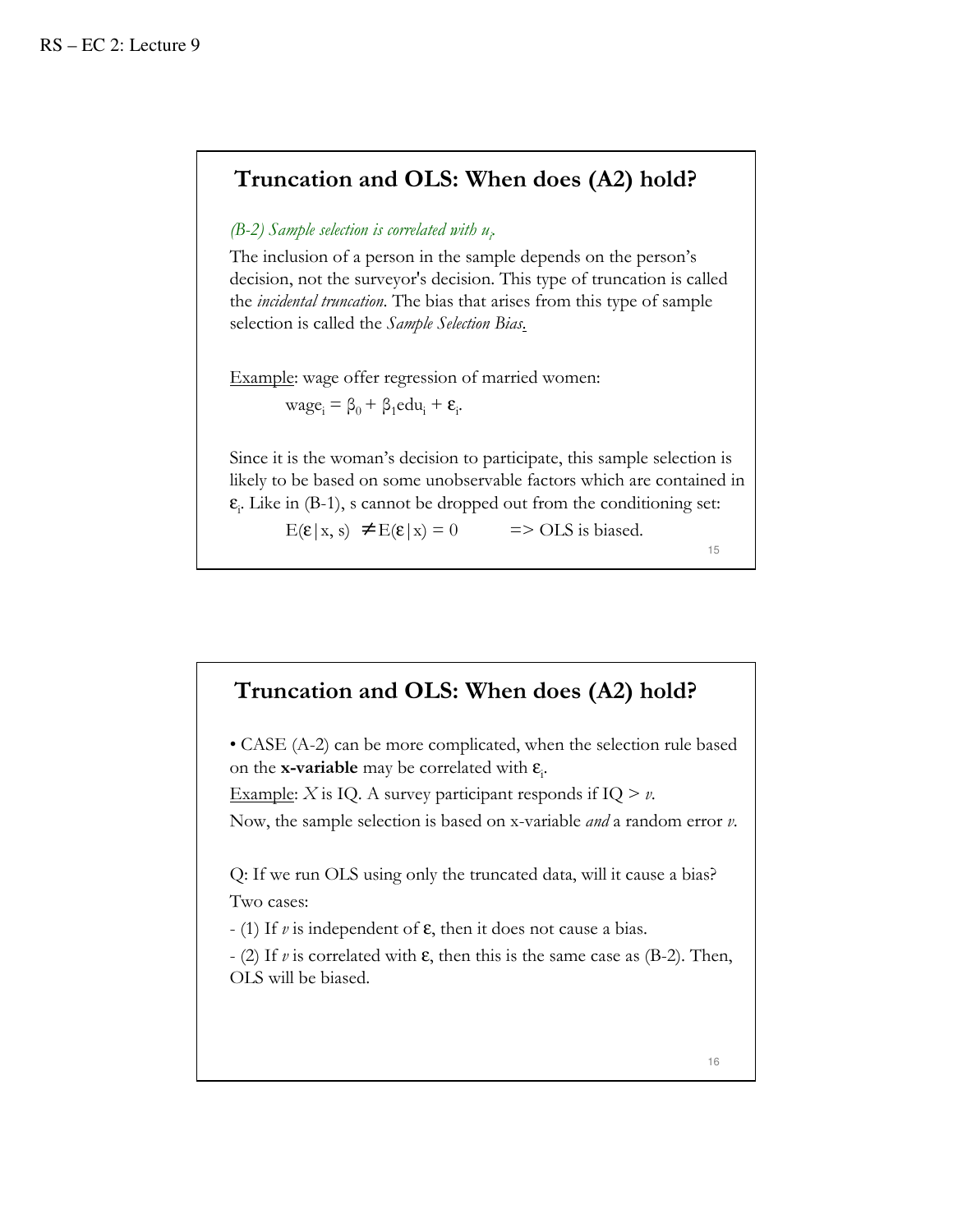# Estimation with Truncated Data.

- CASES
- Under cases (A-1) and (A-2), OLS is appropriate.
- Under case (B-1), we use Truncated regression.
- Under case (B-2) –i.e., incidental truncation-, we use the Heckman Sample Selection Correction method. This is also called the Heckit model.

17

# Truncated Regression

- Data truncation is (B-1): the truncation is based on the y-variable.
- We have the following regression satisfies all CLM assumptions:  $y_i = \mathbf{x}_i^{\prime} \boldsymbol{\beta} + \boldsymbol{\epsilon}_i, \qquad \qquad \boldsymbol{\epsilon}_i \sim N(0, \sigma^2)$
- We sample only if  $y_i < c_i$  Observations dropped if  $y_i \ge c_i$  by design.
- We know the exact value of  $c_i$  for each person.

• We know that OLS on the truncated data will cause biases. The model that produces unbiased estimate is based on the ML Estimation.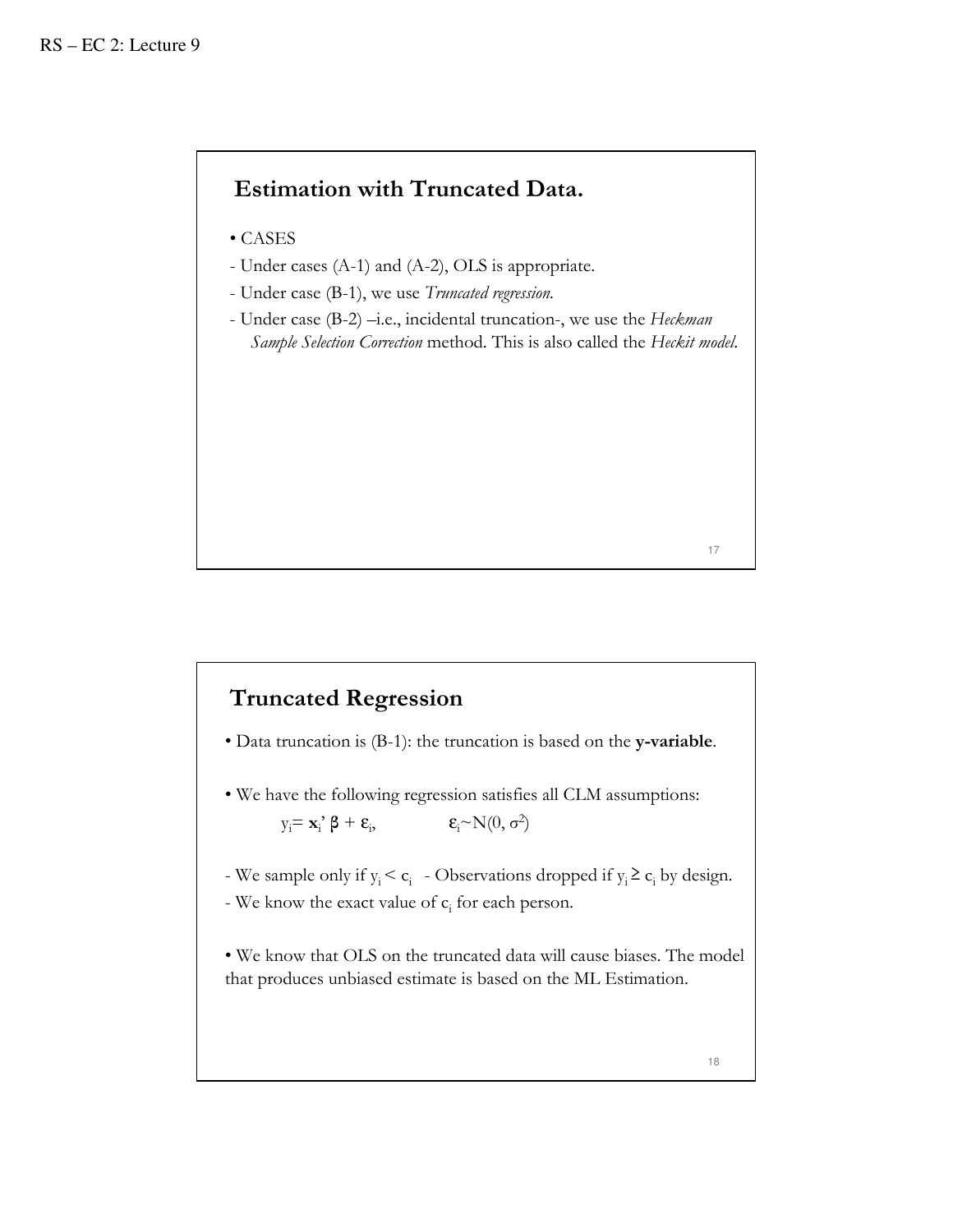

# Truncated Regression: Conditional Distribution

- Given the normality assumption for  $\varepsilon$ <sub>i</sub>, ML is easy to apply.
- For each,  $\epsilon_i = y_i \mathbf{x}_i$   $\beta$ , the likelihood contribution is  $f(\epsilon_i)$ .
- But, we select sample only if  $y_i < c_i$

 $\Rightarrow$  we have to use the density function of  $\varepsilon_i$  conditional on  $y_i < c_i$ :

$$
f(\varepsilon_i \mid y_i < c) = f(\varepsilon_i \mid \varepsilon_i < c_i - x_i \mid \beta) = \frac{f(\varepsilon_i)}{P(u_i < c_i - x_i \mid \beta)}
$$
\n
$$
= \frac{f(\varepsilon_i)}{P(\frac{\varepsilon_i}{\sigma} < \frac{c_i - x_i \mid \beta}{\sigma})} = \frac{f(\varepsilon_i)}{\Phi(\frac{c_i - x_i \mid \beta}{\sigma})}
$$
\n
$$
= \frac{1}{\Phi(\frac{c_i - x_i \mid \beta}{\sigma})} \frac{1}{\sqrt{2\pi\sigma^2}} \exp(-\frac{\varepsilon_i^2}{2\sigma^2})
$$
\n
$$
= \frac{\frac{1}{\sigma} \phi(\frac{\varepsilon_i}{\sigma})}{\Phi(\frac{c_i - x_i \mid \beta_i}{\sigma})}
$$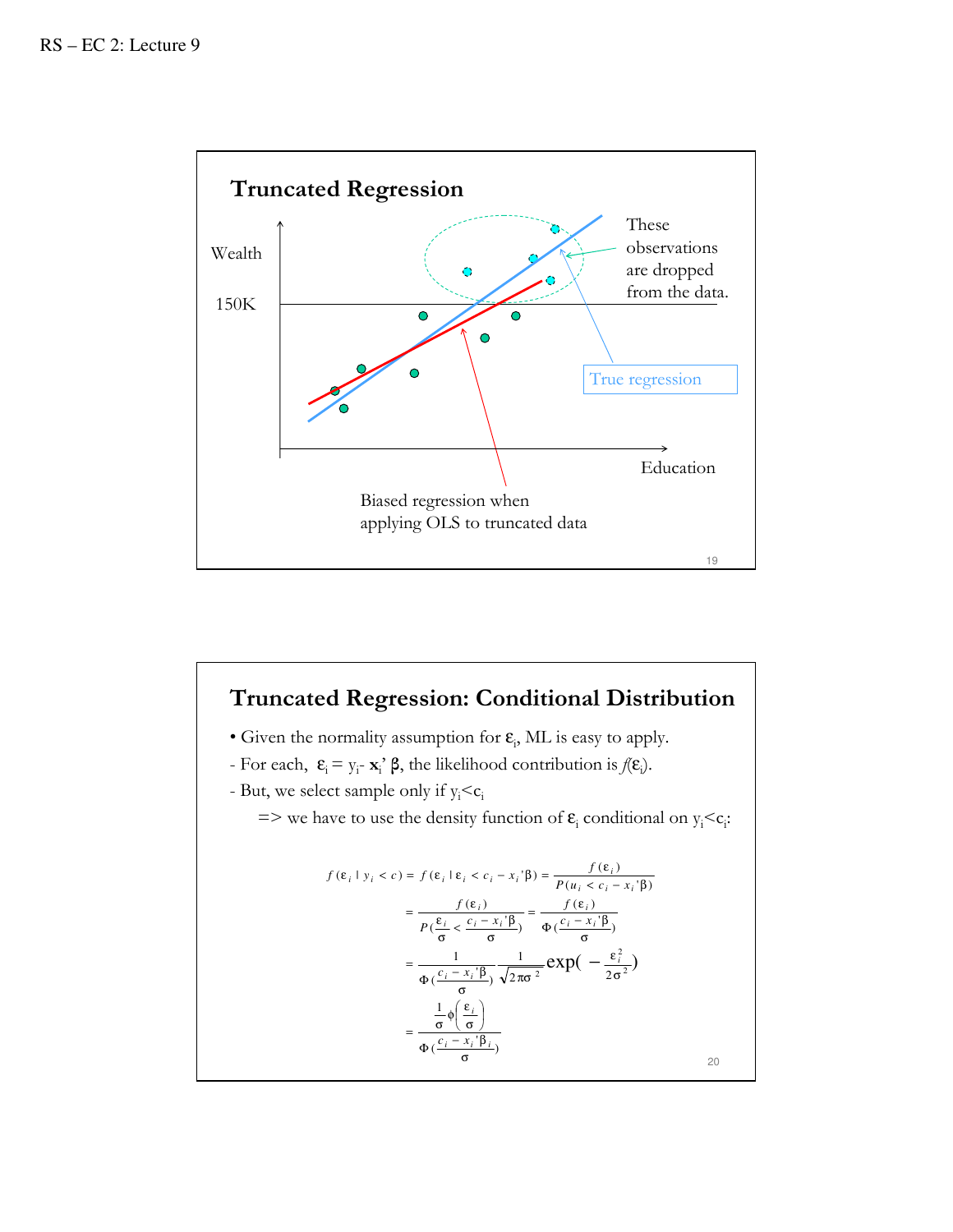# Truncated Normal



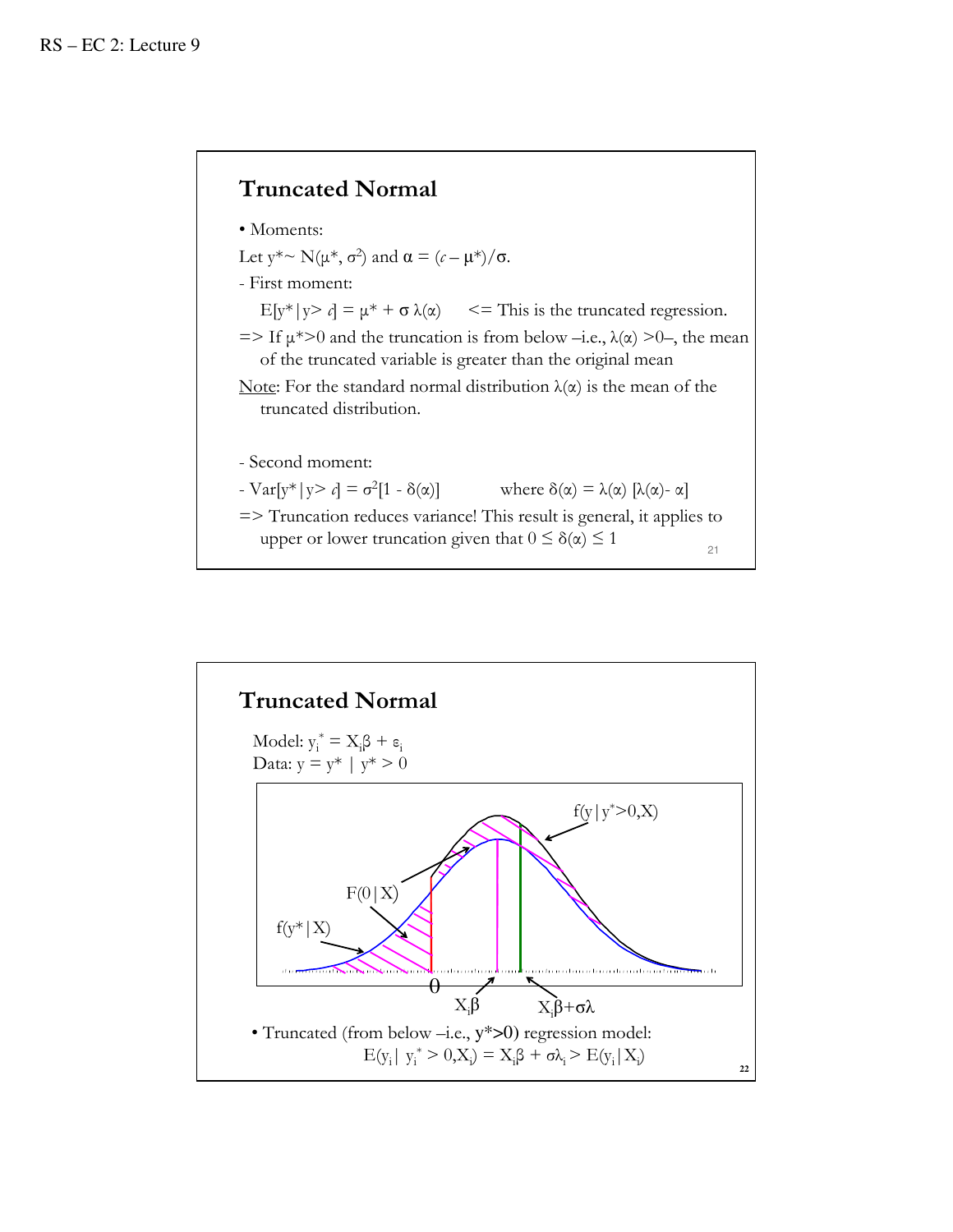

### The partial effects • The estimated  $\beta_k$  shows the effect of  $x_{ki}$  on  $y_i$ . Thus, 24  $(y_i | X_i, y_i^* > 0)$   $\partial E (\varepsilon_i | y_i^* > 0)$  $\alpha_k + \sigma \frac{\partial \lambda}{\partial X_{i,j}} = \beta_k + \sigma \left( \lambda_i^2 - \alpha_i \lambda_i \right) \left( -\frac{\beta_k}{\sigma_k} \right)$  $(1 - \lambda_i^2 - \alpha_i \lambda_i) = \beta_k (1 - \delta_i)$ where  $\delta_i = \lambda(\alpha_i) [\lambda(\alpha_i) + \alpha_i], 0 < \delta_i < 1$  $i^{T}$ i,  $y_i > 0$   $\qquad \qquad 0 \leq |\epsilon_i| y_i$ k k,i  $\boldsymbol{\sigma} \mathbf{A}_{k,i}$ =  $\beta_k + \sigma \frac{\partial \lambda}{\partial X_{k,i}} = \beta_k + \sigma \left( \lambda_i^2 - \alpha_i \lambda_i \right) \left( -\frac{\beta_k}{\sigma} \right)$  $= \beta_{k} \left(1 - \lambda_{i}^{2} - \alpha_{i} \lambda_{i}\right) = \beta_{k} \left(1 - \delta_{i}\right)$  $E(y_i | X_i, y_i^* > 0)$   $\partial E(\varepsilon_i | y_i^* > 0)$  $X_{k,i}$   $\partial X$  $\partial E(y_i | X_i, y_i^* > 0)$   $\partial E(\varepsilon_i | y_i^*)$  $= \beta_k +$  $\partial X_{k,i}$  and  $\partial X_{k,j}$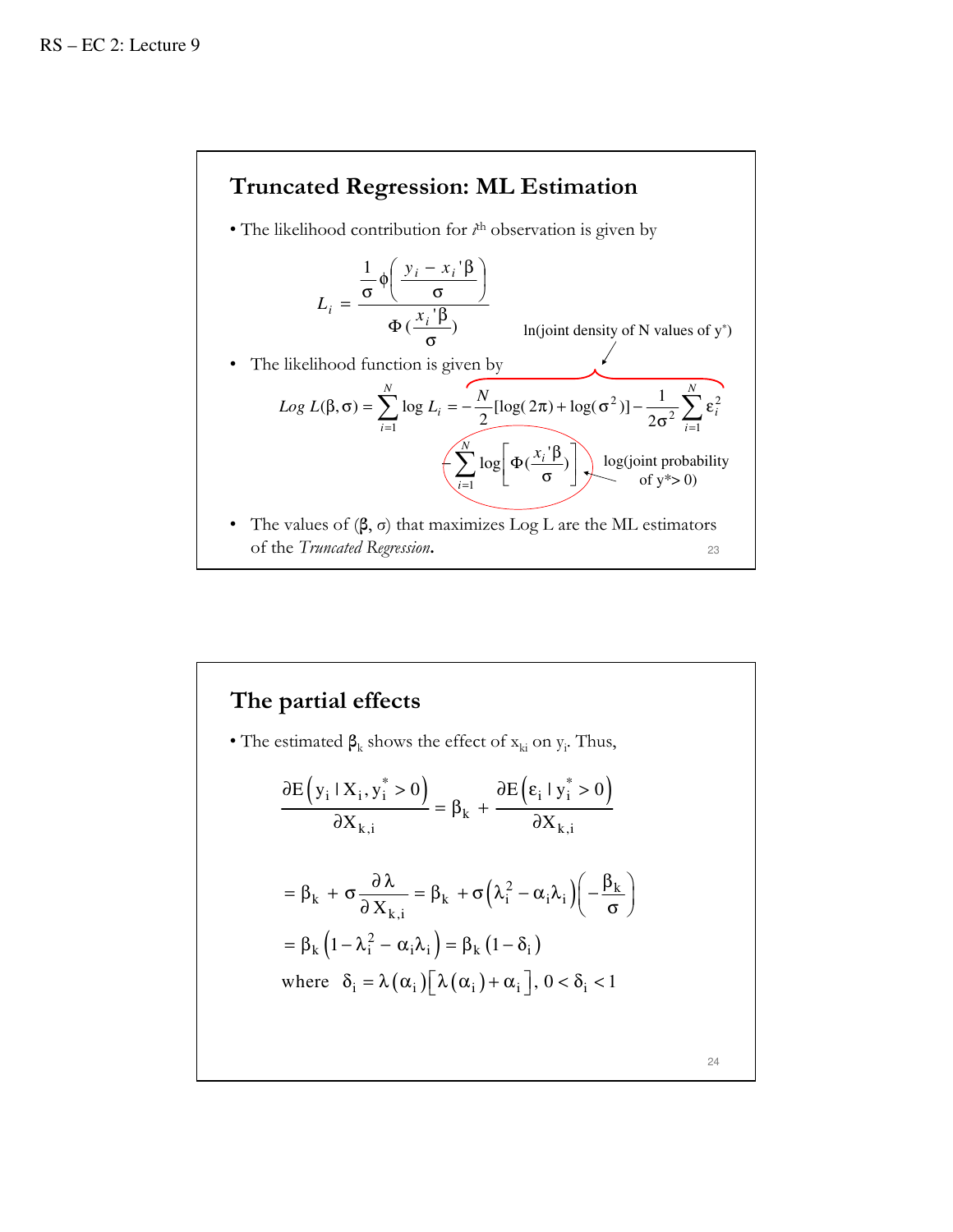# Truncated Regression: MLE - Example

• DATA: From a survey of family income in Japan (JPSC\_familyinc.dta). The data is originally not truncated.

Model:  $y_i = \beta_0 + \beta_1 x_i + \varepsilon_i$  $y_i$  = family income in JPY 10,000 x<sub>i</sub>: husband's education

• Three cases:

EX1. Use all observations to estimate model

EX2. Truncate sample from above (y<800). Then run the OLS using on the truncated sample.

EXe. Run the truncated regression model for the data truncated from above. 25

| Source                        | SS                                             | df                   | MS                         |                | Number of $obs =$                                                   | 7695                               |                   |                             |
|-------------------------------|------------------------------------------------|----------------------|----------------------------|----------------|---------------------------------------------------------------------|------------------------------------|-------------------|-----------------------------|
| Mode1<br>Residual             | 38305900.9<br>318850122                        | $\mathbf{1}$<br>7693 | 38305900.9<br>41446.7856   |                | $F(1, 7693) =$<br>Prob > F<br>R-squared<br>Adj R-squared = $0.1071$ | 924.22<br>$= 0.0000$<br>$= 0.1073$ | OLS using all the |                             |
| Total                         | 357156023 7694                                 |                      | 46420.0705                 |                | Root MSE                                                            | $= 203.58$                         |                   | observations                |
| familyinc                     | Coef.                                          | Std. Err.            | t                          | P> t           | [95% Conf. Interval]                                                |                                    |                   |                             |
|                               |                                                |                      |                            |                |                                                                     |                                    |                   |                             |
| huseduc<br>$\_cons$           | 32.93413<br>143.895                            | 1.083325<br>15.09181 | 30.40<br>9.53              | 0.000<br>0.000 | 30.81052<br>114, 3109                                               | 35.05775<br>173.479                |                   |                             |
| Source                        | . reg familyinc huseduc if familyinc<800<br>SS | df                   | <b>MS</b>                  |                | Number of $obs =$                                                   | 6274                               |                   |                             |
| Mode <sub>1</sub><br>Residual | 11593241.1<br>120645494 6272                   |                      | 1 11593241.1<br>19235.5699 |                | $F(1, 6272) = 602.70$<br>Prob > F<br>R-squared                      | $= 0.0000$<br>$= 0.0877$           |                   | OLS on truncated<br>sample. |
| Total                         | 132238735 6273                                 |                      | 21080.621                  |                | Adj R-squared = $0.0875$<br>Root MSE                                | $= 138.69$                         |                   | The parameter on            |
| familyinc                     | Coef.                                          |                      | Std. Err.<br>t             | P> t           |                                                                     | [95% Conf. Interval]               |                   | huseband's education is     |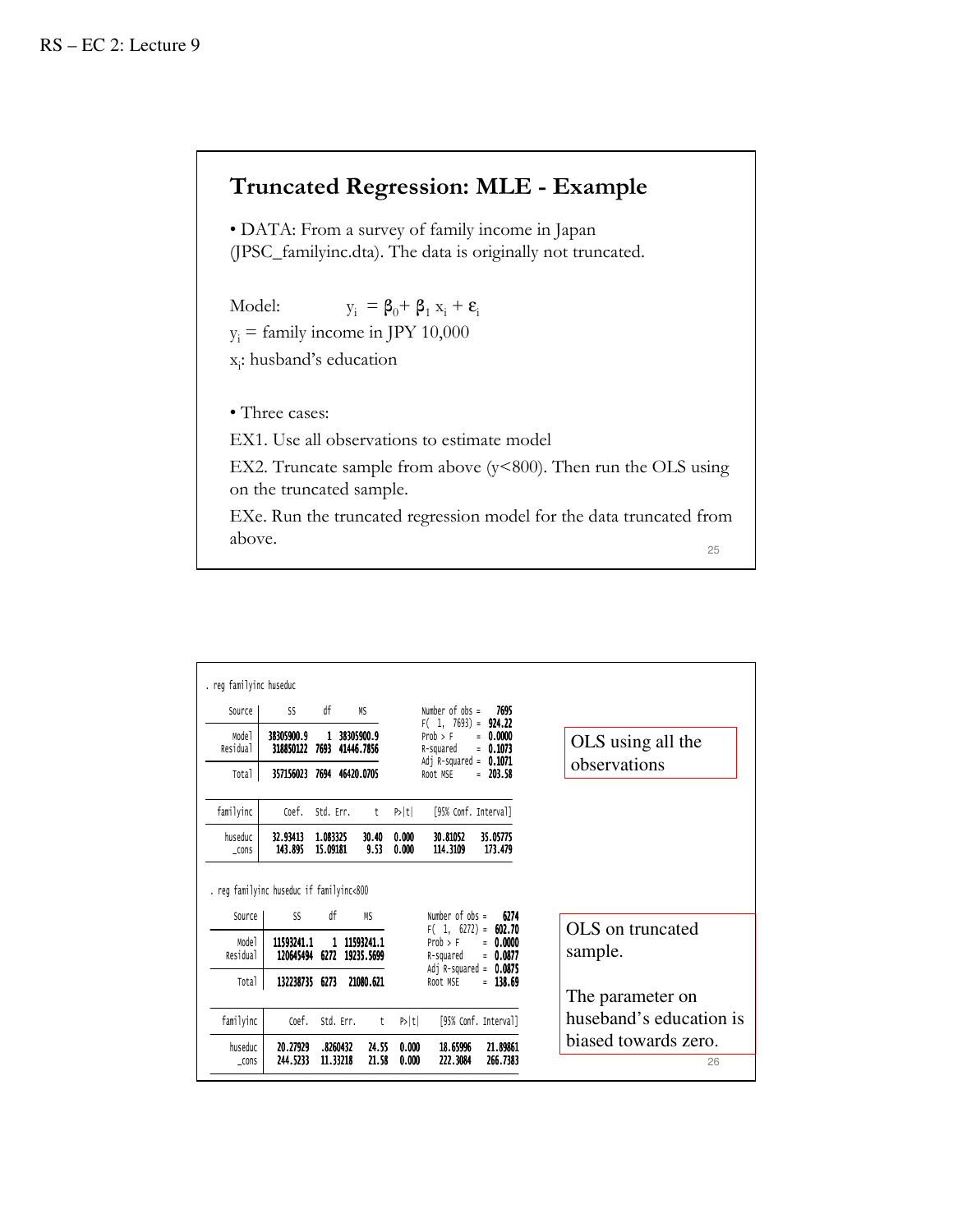|                                                          | . truncreg familyinc huseduc, ul(800)<br>(note: 1421 obs. truncated)                                                                                    |                    |                |                |                                                                                    |                      | Truncated regression model<br>on the truncated sample |
|----------------------------------------------------------|---------------------------------------------------------------------------------------------------------------------------------------------------------|--------------------|----------------|----------------|------------------------------------------------------------------------------------|----------------------|-------------------------------------------------------|
| Fitting full model:                                      |                                                                                                                                                         |                    |                |                |                                                                                    |                      |                                                       |
| Iteration 0:<br>Iteration 1:<br>Iteration 3:             | log likelihood = <b>-39676.782</b><br>log likelihood = <b>-39618.757</b><br>Iteration 2: $log$ likelihood = $-39618.629$<br>log likelihood = -39618.629 |                    |                |                |                                                                                    |                      |                                                       |
| Truncated regression<br>Limit:<br>$lower =$<br>$upper =$ | -inf<br>800<br>Log likelihood = -39618.629                                                                                                              |                    |                |                | Number of obs = $6274$<br>Wald $\text{chi2}(1) = 569.90$<br>Prob > chi2 = $0.0000$ |                      |                                                       |
| familyinc                                                | Coef.                                                                                                                                                   | Std. Err.          | $\mathbf{Z}$   | P >  Z         | [95% Conf. Interval]                                                               |                      |                                                       |
|                                                          | 24.50276                                                                                                                                                | 1.0264<br>13.75721 | 23.87<br>14.81 | 0.000<br>0.000 | 22.49105<br>176.7219                                                               | 26.51446<br>230.6492 |                                                       |
| huseduc<br>$\_cons$                                      | 203.6856                                                                                                                                                |                    |                |                |                                                                                    |                      |                                                       |

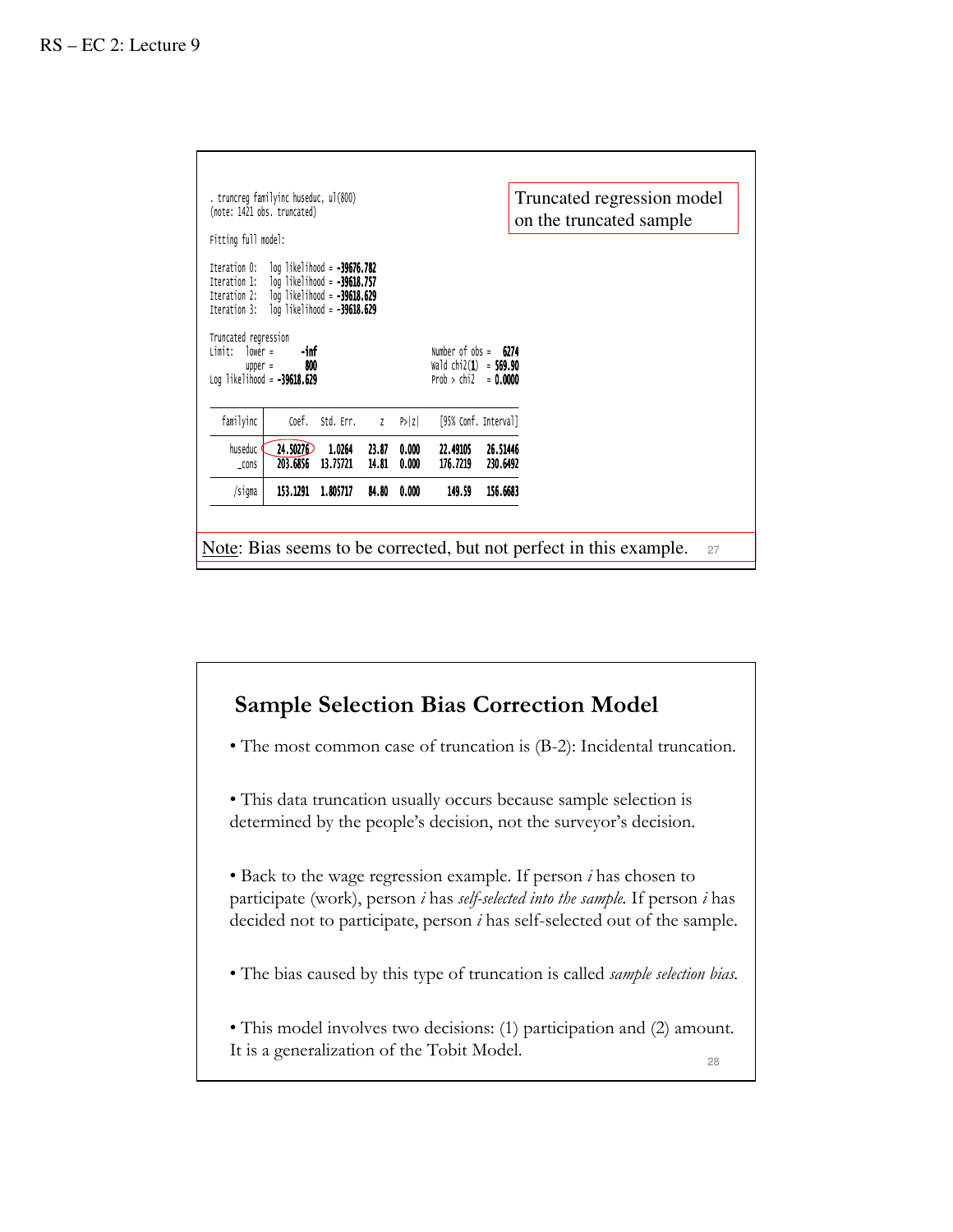# Tobit Model – Type II

• Different ways of thinking about how the latent variable and the observed variable interact produce different Tobit Models.

• The Type I Tobit Model presents a simple relation:

| $-y_i = 0$                                                              | if $y_i^* = \mathbf{x}_i^* \boldsymbol{\beta} + \boldsymbol{\epsilon}_i \leq 0$ |
|-------------------------------------------------------------------------|---------------------------------------------------------------------------------|
| $= y_i^* = \mathbf{x}_i^2 \boldsymbol{\beta} + \boldsymbol{\epsilon}_i$ | if $y_i^* = \mathbf{x}_i^*\boldsymbol{\beta} + \boldsymbol{\epsilon}_i > 0$     |

The effect of the  $X$ 's on the probability that an observation is censored and the effect on the conditional mean of the non-censored observations are the same: β.

• The Type II Tobit Model presents a more complex relation:  $-y_i = 0$  if  $y_i^* = \mathbf{x}_i \cdot \mathbf{z} + \mathbf{\varepsilon}_{1,i} \le 0$ ,  $\mathbf{\varepsilon}_{1,i} \sim N(0,1)$  $=$   $\mathbf{x}_i^{\prime} \boldsymbol{\beta} + \boldsymbol{\epsilon}_{2,i}$  if  $y_i$  $* = \mathbf{x}_i \mathbf{\alpha} + \mathbf{\varepsilon}_{1,i} > 0$ ,  $\mathbf{\varepsilon}_{2,i} \sim N(0, \sigma_2^2)$ Now, we have different effects of the  $X$ 's.

# Tobit Model – Type II

• The Type II Tobit Model:  $-y_i = 0$  if  $y_i$  $* = \mathbf{x}_i \mathbf{\alpha} + \mathbf{\varepsilon}_{1,i} \leq 0$ ,  $\mathbf{\varepsilon}_{1,i} \sim N(0, \sigma_1^2 = 1)$  $=$   $\mathbf{x}_i^{\cdot} \boldsymbol{\beta} + \boldsymbol{\epsilon}_{2,i}$  if  $y_i$  $* = \mathbf{x}_i \mathbf{\alpha} + \mathbf{\varepsilon}_{1,i} > 0, \quad \mathbf{\varepsilon}_{2,i} \sim N(0, \sigma_2^2)$ 

- A more flexible model. X can have an effect on the decision to participate (Probit part) and a different effect on the amount decision (truncated regression).

- Type I is a special case:  $\epsilon_{2i} = \epsilon_{1i}$  and  $\alpha = \beta$ .

Example: Age affects the decision to donate to charity. But it can have a different effect on the amount donated. We may find that age has a positive effect on the decision to donate, but given a positive donation, younger individuals donate more than older individuals.

**30**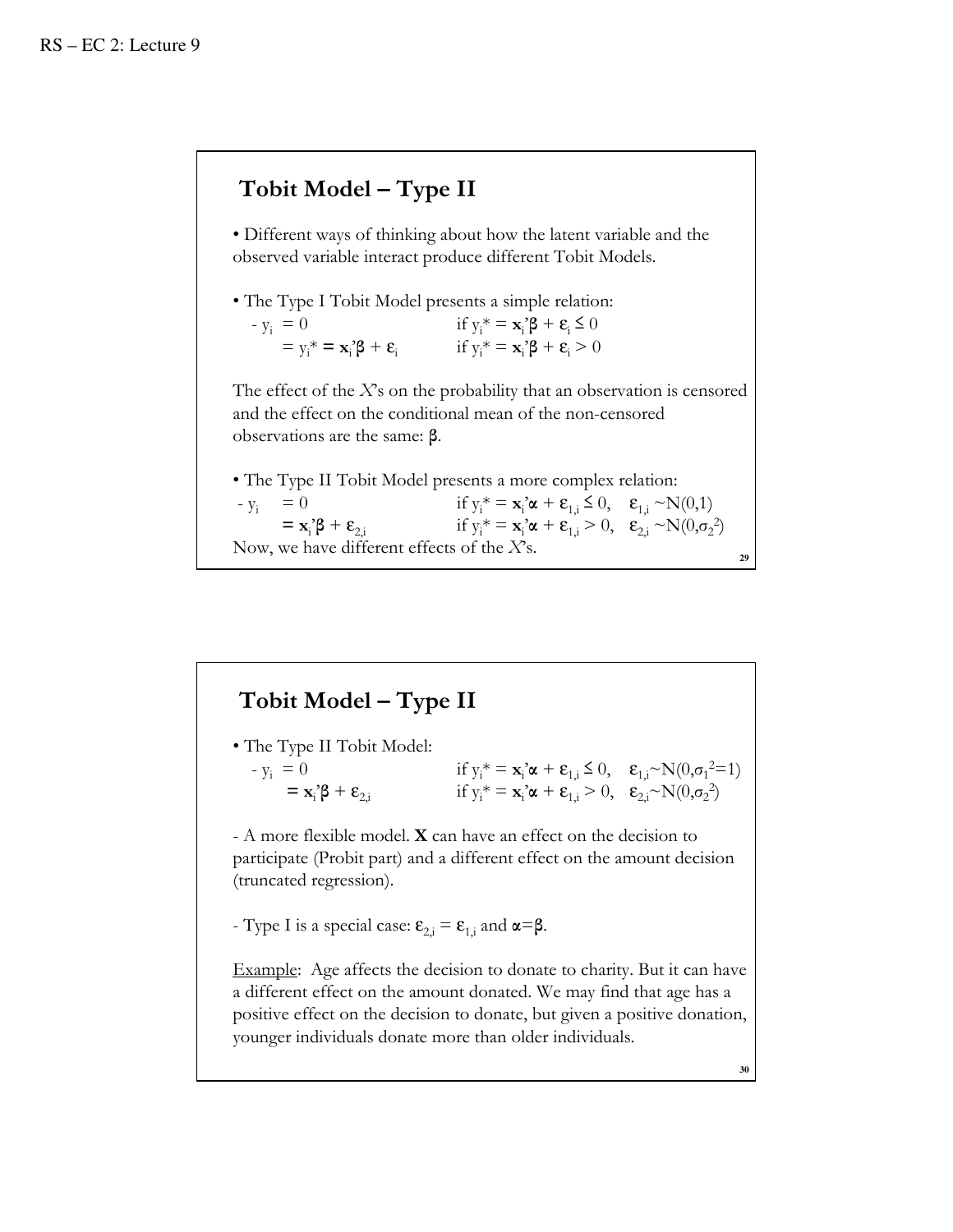# Tobit Model – Type II

• The Tobit Model assumes a bivariate normal distribution for  $(\epsilon_{1,i}, \epsilon_{2,i})$ ; with covariance given by  $\sigma_{12} = \rho \sigma_1 \sigma_2$ .

- Conditional expectation:

$$
E[y|y>0,x] = \mathbf{x}_i^{\prime} \boldsymbol{\beta} + \sigma_{12} \lambda(\mathbf{x}_i^{\prime} \boldsymbol{\alpha})
$$

- Unconditional Expectation

 $E[y|x] = Prob(y>0|x) * E[y|y>0, x] + Prob(y=0|x) * 0$  $=$  Prob(y>0|x) \* E[y|y>0, x] =  $\Phi(\mathbf{x}_i \, \alpha) * [\mathbf{x}_i \beta + \sigma_{12} \lambda(\mathbf{x}_i \, \alpha)]$ 

Note: This model is known as the Heckman selection model, or the Type II Tobit model (Amemiya), or the probit selection model (Wooldridge).

**31**

# **32** • We generalized the model presented, making the decision to participate dependent on a different variable, z. Then,  $y_i = 0$  $* = \mathbf{z}_i \mathbf{\alpha} + \mathbf{\varepsilon}_{1,i} \leq 0$ ,  $\mathbf{\varepsilon}_{1,i} \sim N(0, \sigma_1^2)$  $=$   $\mathbf{x}_i^{\cdot} \boldsymbol{\beta} + \boldsymbol{\epsilon}_{2,i}$  if  $y_i$  $* = z_i^{\prime} \alpha + \varepsilon_{1,i} > 0, \quad \varepsilon_{2,i}^{\prime} {\sim} N(0, \sigma_2^{\prime} = 1)$ • This model is called the Sample selection model, due to Heckman. Example (from Heckman (Econometrica, 1979): Structural Labor model: • Labor Supply equation:  $h_i^* = \delta_0 + \delta_1 w_i + \delta_2 Z_i + \varepsilon_i (1)$ - h<sub>i</sub>\*: desired hours by i<sup>th</sup> person (latent variable) - w<sub>i</sub>: wage that could be earned - Z<sub>i</sub>: non-labor income, taste variables (married, kids, etc.) - ε<sub>i</sub> (error term): unobserved taste for work. Tobit Model – Type II – Sample selection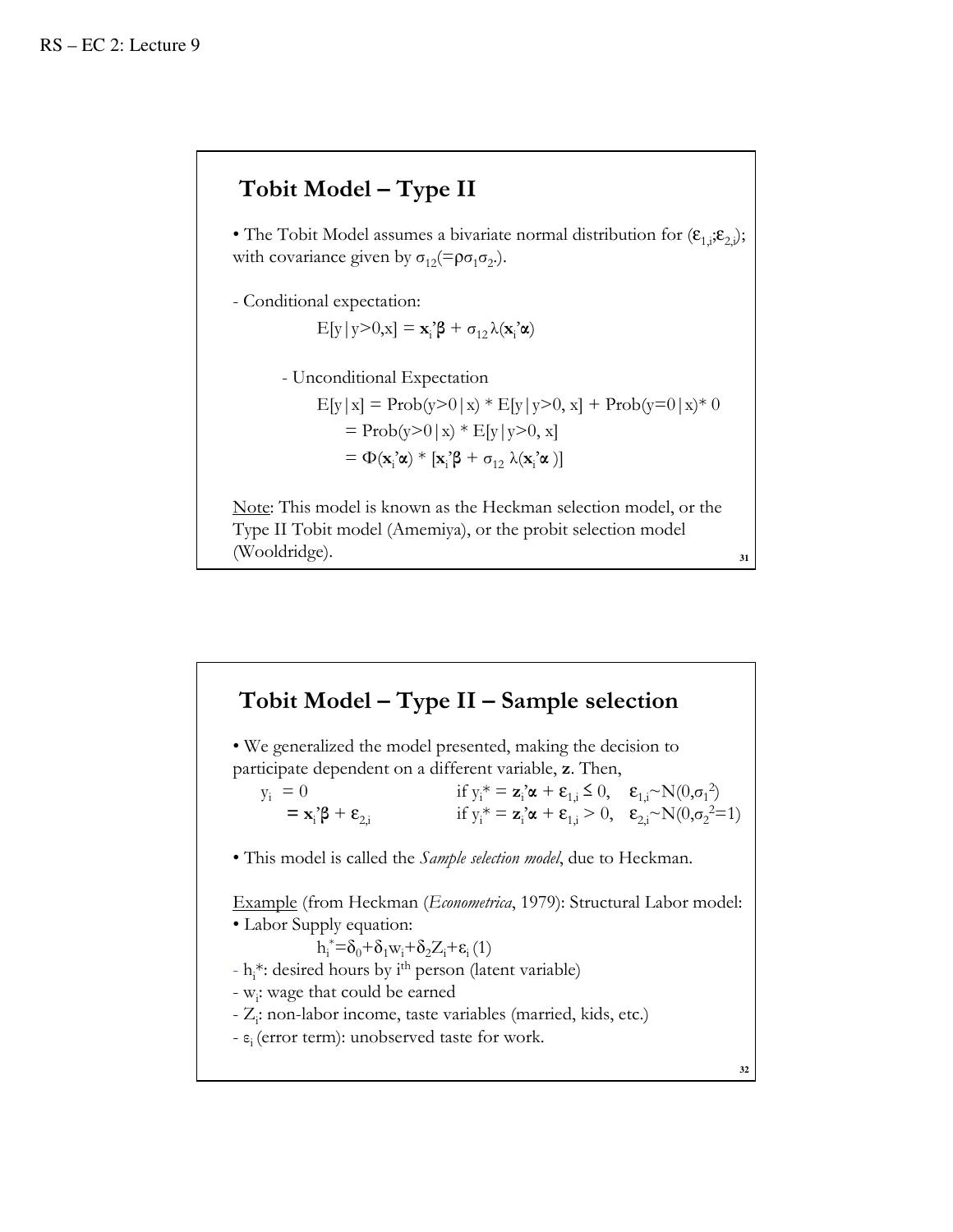# Tobit Model – Type II – Sample selection

Example (from Heckman) (continuation)

• Market wage equation:  $w_i = \beta_0 + \beta_1 X_i + \mu_i (2)$ 

- X<sub>i</sub>: productivity, age, education, previous experience, etc.

 $-\mu_i$  (error term): unobserved wage earning ability.

Goal: Estimation of wage offer equation for people of working age

Q: The sample is non longer random. How can we estimate (2) if we only observe wages for those who work?

- Problem: Selection bias. Non-participation is rarely random
	- Not distributed equally across subgroups
	- Agents decide to participate or not –i.e., self-select into a group.

**33**

Q: Can we test for selection bias?

**34** • Terminology: - Selection equation:  $y_i^* = z_i^* \alpha + \varepsilon_{1,i}$  (often, a latent variable equation, say market wage vs. value of home production) - Selection Rule:  $y_i = 0$ if  $y_i^* \leq 0$  $=$   $\mathbf{x}_i^{\prime} \boldsymbol{\beta} + \boldsymbol{\epsilon}_{2i}$  $\int \mathbf{B} + \mathbf{\varepsilon}_{2,i}$  if  $y_i^* > 0$ - Outcome equation:  $y_i = \mathbf{x}_i \mathbf{\beta} + \mathbf{\varepsilon}_{2,i}$ - Expectations: - Conditional expectation:  $E[y|y>0,x] = \mathbf{x}_i^2 \boldsymbol{\beta} + \sigma_{12} \lambda(\mathbf{z}_i^2 \boldsymbol{\alpha}/\sigma_1)$ - Unconditional Expectation:  $E[y|x] = \Phi(\mathbf{z}_i \cdot \mathbf{\alpha} / \sigma_1) * [\mathbf{x}_i \cdot \mathbf{\beta} + \sigma_{12} \lambda(\mathbf{z}_i \cdot \mathbf{\alpha} / \sigma_1)]$ Tobit Model – Type II – Sample selection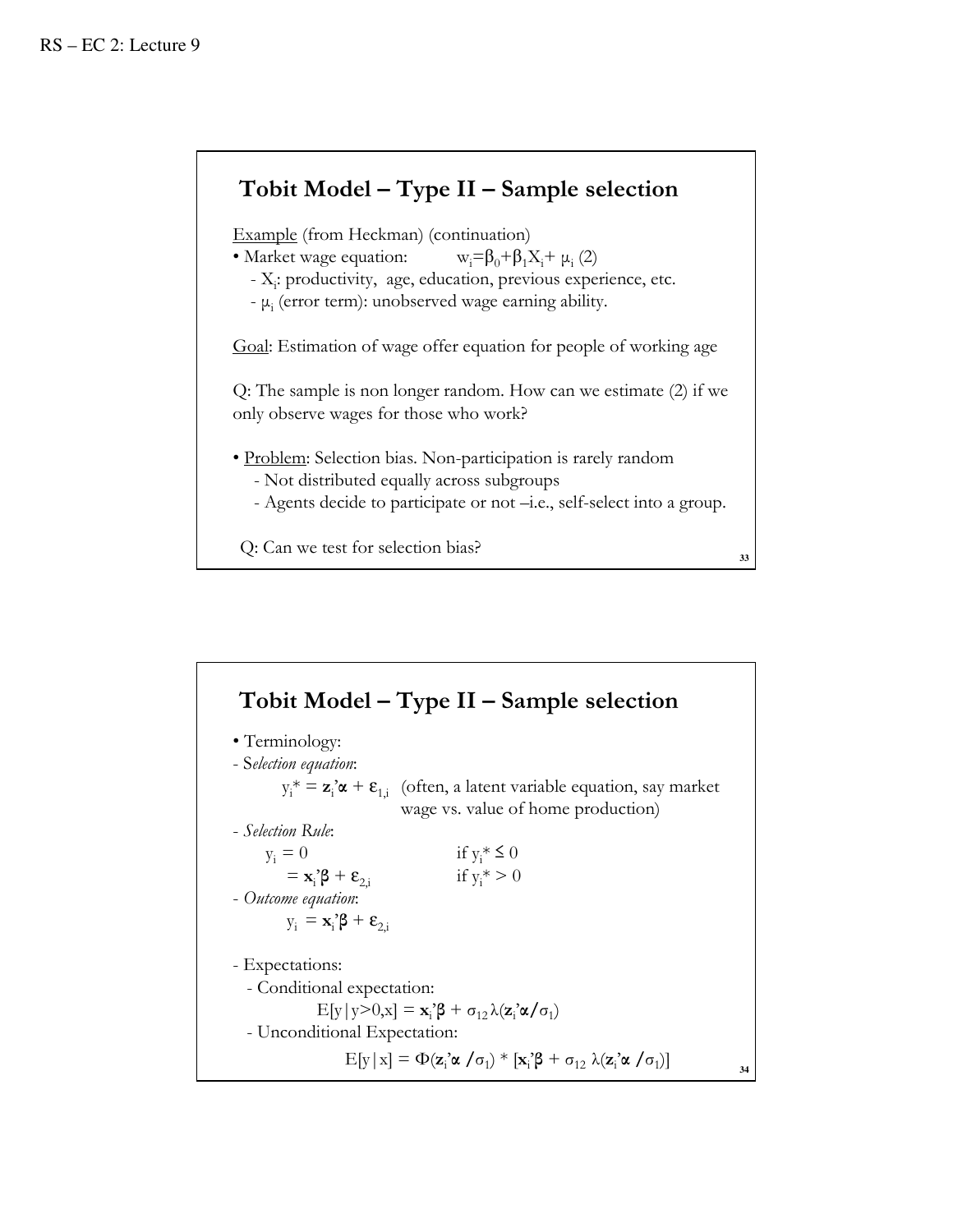# Tobit Model – Type II – Sample selection

• From the conditional expectation:  $E[y|y>0,x] = \mathbf{x}_i^2 \boldsymbol{\beta} + \varrho \sigma_2 \lambda(\mathbf{z}_i^2 \boldsymbol{\alpha}/\sigma_1)$ 

• From the conditional expectation we see that applying OLS to observed sample will produce biased (and inconsistent) estimators. This is called *sample selection bias* (an omitted variable problem). It depends on  $\rho$  (and  $z$ ).

• But OLS y on X and  $\lambda$  on the sub-sample with  $y^* > 0$  produces consistent estimates. But, we need an estimator for λ. This idea is the basis of Heckman's two-step estimation.

• Estimation

- ML –complicated, but efficient
- Two-step –easier, but not efficient. Not the usual standard errors.

# Tobit Model – Type II – Sample selection

• The Marginal effects of changes in exogenous variables have two components:

- Direct effect on mean of  $y_i$ ,  $\beta_i$  via (2)

- If a variable affects the probability that  $y_i^* > 0$ , then it will affect  $y_i$  $via$  λ

• Marginal effect if regressor appears in both  $z_i$  and  $x_i$ :

$$
\frac{\partial E[y_i \mid y_i > 0]}{\partial w_{ik}} = \beta_k - \alpha_k (\rho \sigma_1) \delta_k = \beta_k - \alpha_k \left( \lambda_i^2 - \left( -\frac{z_i \alpha}{\sigma_1} \right) \lambda_i \right)
$$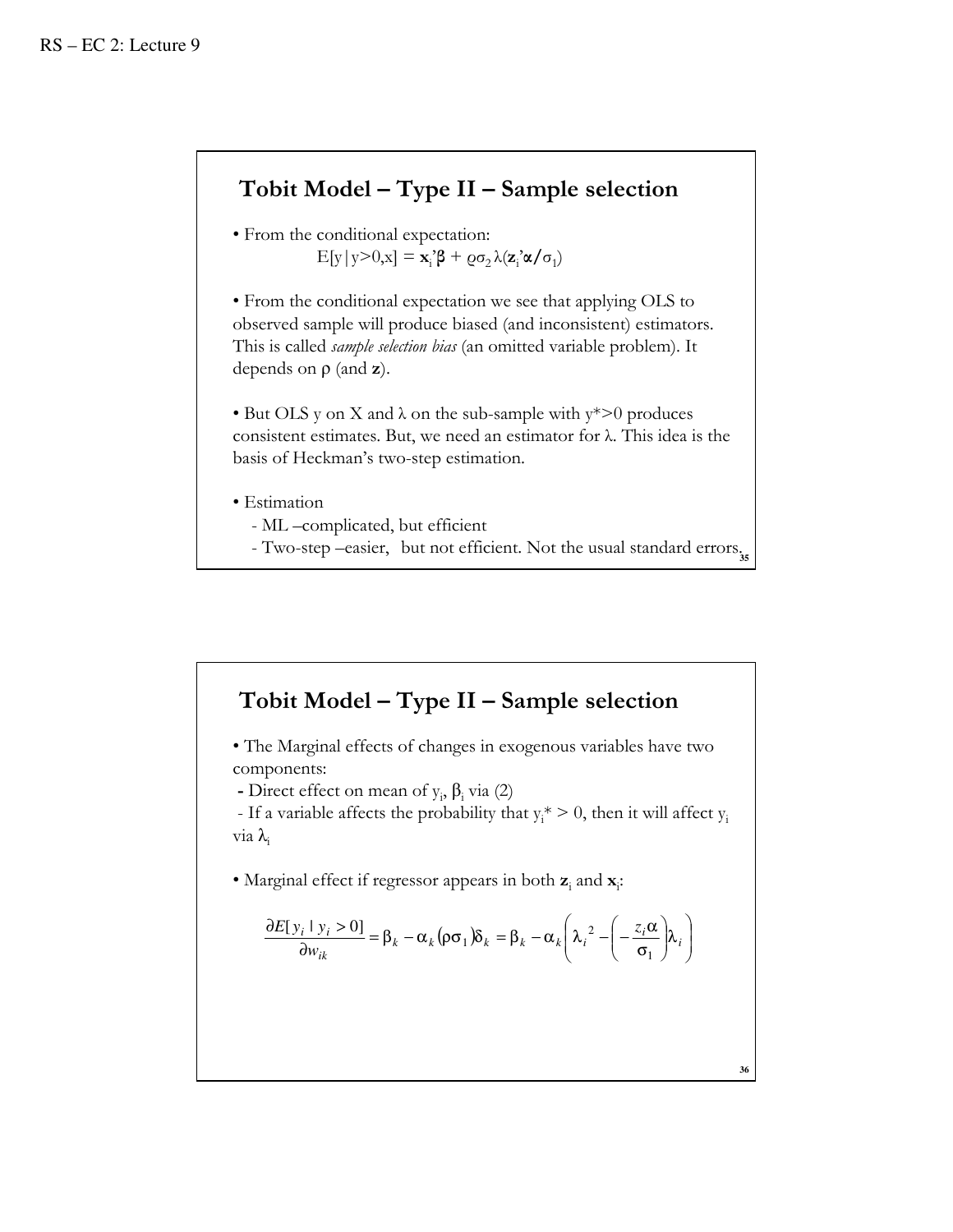# Conditional distribution: Bivariate Normal

• To derive the likelihood function for the Sample selection model, we will use results from the conditional distribution of two bivariate normal RVs.

• Recall the definition of conditional distributions for continuous RVs:

$$
f_{1|2}(x_1|x_2) = \frac{f(x_1, x_2)}{f_2(x_2)}
$$
 and  $f_{2|1}(x_2|x_1) = \frac{f(x_1, x_2)}{f_1(x_1)}$ 

• In the case of the bivariate normal distribution the conditional distribution of  $x_i$  given  $x_j$  is Normal with mean and standard deviation (using the standard notation):

$$
\mu_{i|j} = \mu_i + \rho \frac{\sigma_i}{\sigma_j} (x_j - \mu_j)
$$
 and  $\sigma_{i|j} = \sigma_i \sqrt{1 - \rho^2}$ 

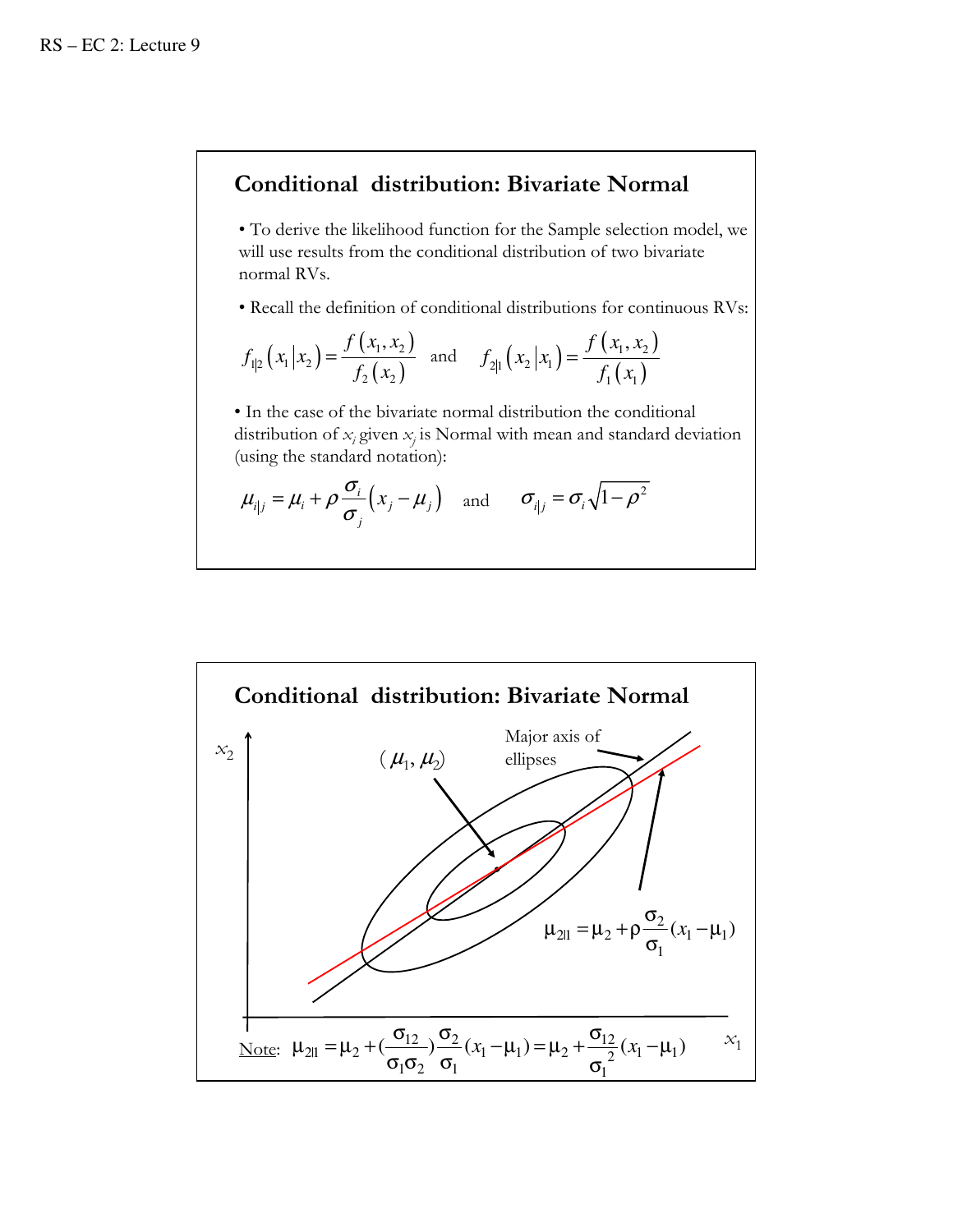# Tobit Model – Type II – ML Estimation

• The model assumes a bivariate distribution for  $(\epsilon_1;\epsilon_2)$ , with covariance given by  $\sigma_{12}$ (= $\rho \sigma_1 \sigma_2$ .). We use a participation dummy variable:  $D_i = 0$  (No),  $D_i = 1$  (Yes).

**39** • The likelihood reflects two contributions: (1) Observations with  $y=0$  –i.e.,  $y_i^* = z_i^* \alpha + \varepsilon_{1,i} \leq 0 \Rightarrow D_i=0$ . - Prob(D<sub>i</sub>=0 | **x**) = P(y<sub>i</sub><sup>\*</sup> = **z**<sub>i</sub>'**α** + **ε**<sub>1,i</sub> ≤0 | **x**) = P(**ε**<sub>1,i</sub> ≤-z<sub>i</sub>'**α** | **x**) = 1-Φ(**z**<sub>i</sub>'**α**) (2) Observations with  $y>0$  –i.e.,  $y_i^* = z_i^* \alpha + \varepsilon_{1,i} > 0 \Rightarrow D_i = 1$ . - f(y|D<sub>i</sub>=1,**x,z**) \* Prob(D<sub>i</sub>=1 |**x**,**z**,**y**) (2.a)  $f(y|D_i=1, x) = P(D=1|y, x) f(y|x)/P(D=1, x)$  (Bayes' Rule)  $= P(D=1|y,x) f(y|x)/P(D=1,x)$ - f(y|**x**) = (1/ $\sigma_2$ )  $\varphi$ ((y<sub>i</sub> - **x**<sub>i</sub>'**β**)/ $\sigma_2$ )

# **40**  $(2.b)$  - Prob $(D_i = 1 | \mathbf{x}, \mathbf{z}, y_i) = P(\varepsilon_{1,i} > -\mathbf{z}_i \alpha | \mathbf{x}, y_i)$ = P[{**ε**<sub>1,i</sub>-( $\varrho/\sigma_2$ ) (y<sub>i</sub> - **x**<sub>i</sub>'β)}/sqrt{ $\sigma_1^2(1-\varrho)^2$ } > {-**z**<sub>i</sub>'α -(<u>ρ</u>/σ<sub>2</sub>) (y<sub>i</sub> - **x**<sub>i</sub>'β)}/sqrt{σ<sub>1</sub><sup>2</sup>(1- *ρ*)<sup>2</sup>}] = 1-Φ({-**z**<sub>i</sub>'α -( $Q / σ_2$ ) (y<sub>i</sub> - **x**<sub>i</sub>'β)}/sqrt{σ<sub>1</sub><sup>2</sup>(1-  $Q$ )<sup>2</sup>}) =  $\Phi({\mathbf{z}_i}^{\prime}\boldsymbol{\alpha} + (\varrho/\sigma_2) (y_i - \mathbf{x}_i^{\prime}\boldsymbol{\beta}))/\operatorname{sqrt}(1-\varrho)^2)$ - Moments of the conditional distribution  $(y_1|y_2)$  of a normal RV: - Mean for RV 1:  $\mu_1 + (\sigma_{12}/\sigma_2^2)$  (y<sub>2</sub> -  $\mu_2$ ) = ( $\varrho/\sigma_2$ ) (y<sub>i</sub> - **x**<sub>i</sub>' $\beta$ ) - Variance for RV 1:  $\sigma_1^2$  (1-  $\varrho^2$ ) (Recall:  $\sigma_1$ =1) • Now, we can put all the contributions together:  $L(β) = Π_{v=0} P(y=0) Π_{v>0} P(y>0,x) f(y|x,z) =$  $= \Pi_{D=0} P(D=0) \Pi_{D=1} P(D=1 | \mathbf{x}) \{ P(D=1 | \mathbf{y}, \mathbf{x}) f(\mathbf{y} | \mathbf{x}) / P(D=1, \mathbf{x}) \}$  $=\Pi_{\mathbf{D}=0}$  P(y=0)  $\Pi_{\mathbf{D}=1}$  P(D=1|**y,x**) f(y|**x**) Tobit Model – Type II – ML Estimation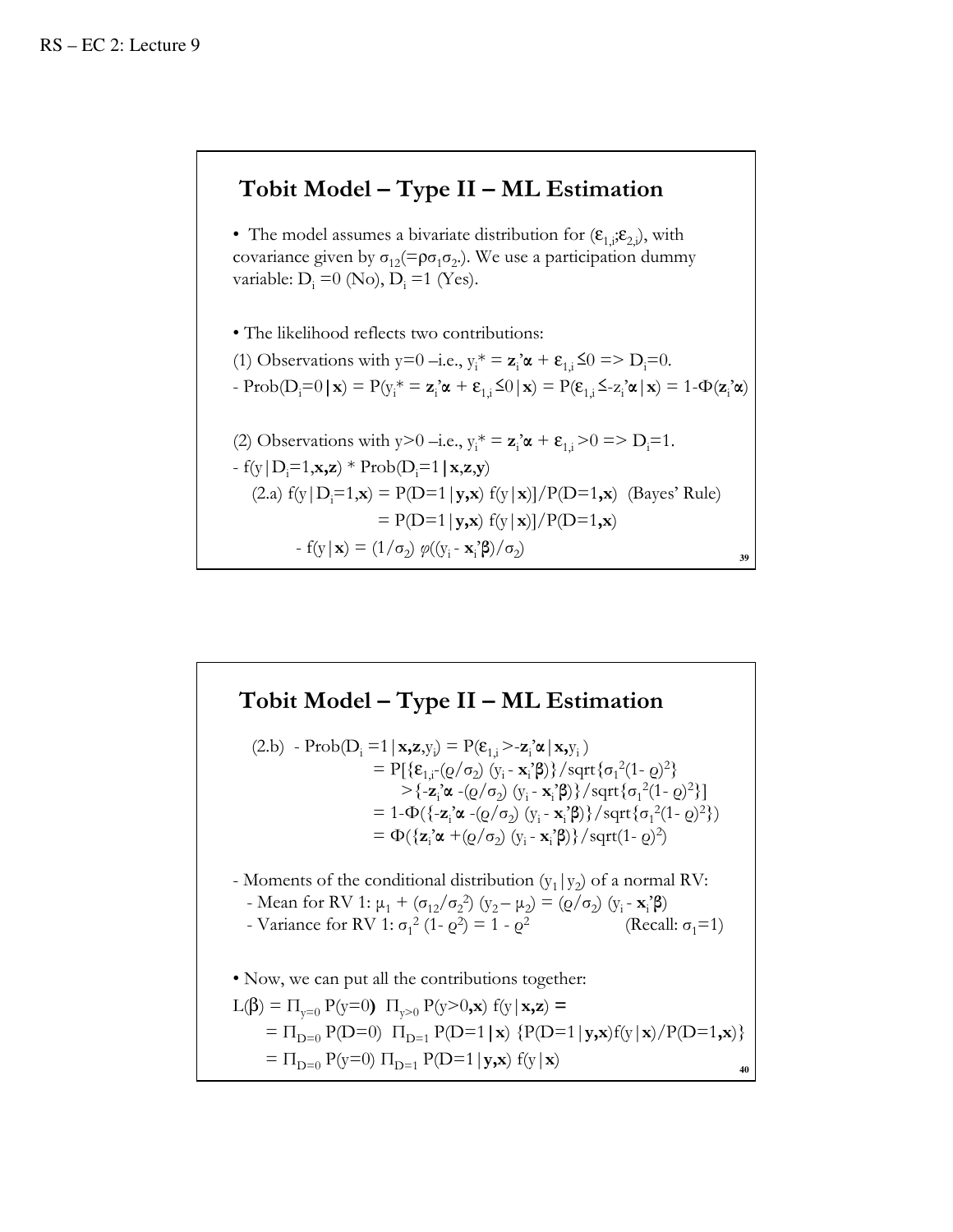# Tobit Model – Type II – ML Estimation

• Then, combining all the previous parts:  $L(\beta, \alpha, \sigma_1, \rho) = \sum_i (1-D_i) \log(1-\Phi(\mathbf{z}_i \alpha))$ + Σ<sub>i</sub> D<sub>i</sub> log[Φ({**z**<sub>i</sub>'α +(*o*/σ<sub>2</sub>) (y<sub>i</sub> - **x**<sub>i</sub>'β)}/sqrt(1- *o*<sup>2</sup>)] +  $\Sigma_i \log[(1/\sigma_2) \varphi((y_i - \mathbf{x}_i^2 \boldsymbol{\beta})/\sigma_2)]$ 

• Complicated likelihood. The computational problem tends to be somewhat badly behaved:

=> Iterative methods do not always converge to the MLE.

## Tobit Model – Type II – Two-step estimator

**41**

• It is much easier two use Heckman's two-step (Heckit) estimator:

- (1) Probit part: Estimate  $\alpha$  using ML => get  $\alpha$
- (2) Truncated regression:
	- For each D<sub>i</sub>=1 (participation), calculate  $\lambda_i = \lambda(\mathbf{x}_i \cdot \mathbf{a})$
	- Regress  $y_i$ -against  $\mathbf{x}_i$  and  $\lambda(\mathbf{x}_i \cdot \mathbf{a})$ .  $\Rightarrow$  get **b** and  $\mathbf{b}_\lambda$ .

• Problems:

- Not efficient (relative to MLE)

- Getting Var[b] is not easy (we are estimating  $\alpha$  too).

• In practice it is common to have close to perfect collinearity, between  $\mathbf{z}_i$  and  $\mathbf{x}_i$ . Large standard errors are common.

**42** • In general, it is difficult to justify different variables for  $z_i$  and  $x_i$ . This is a problem for the estimates. It creates an identification problem.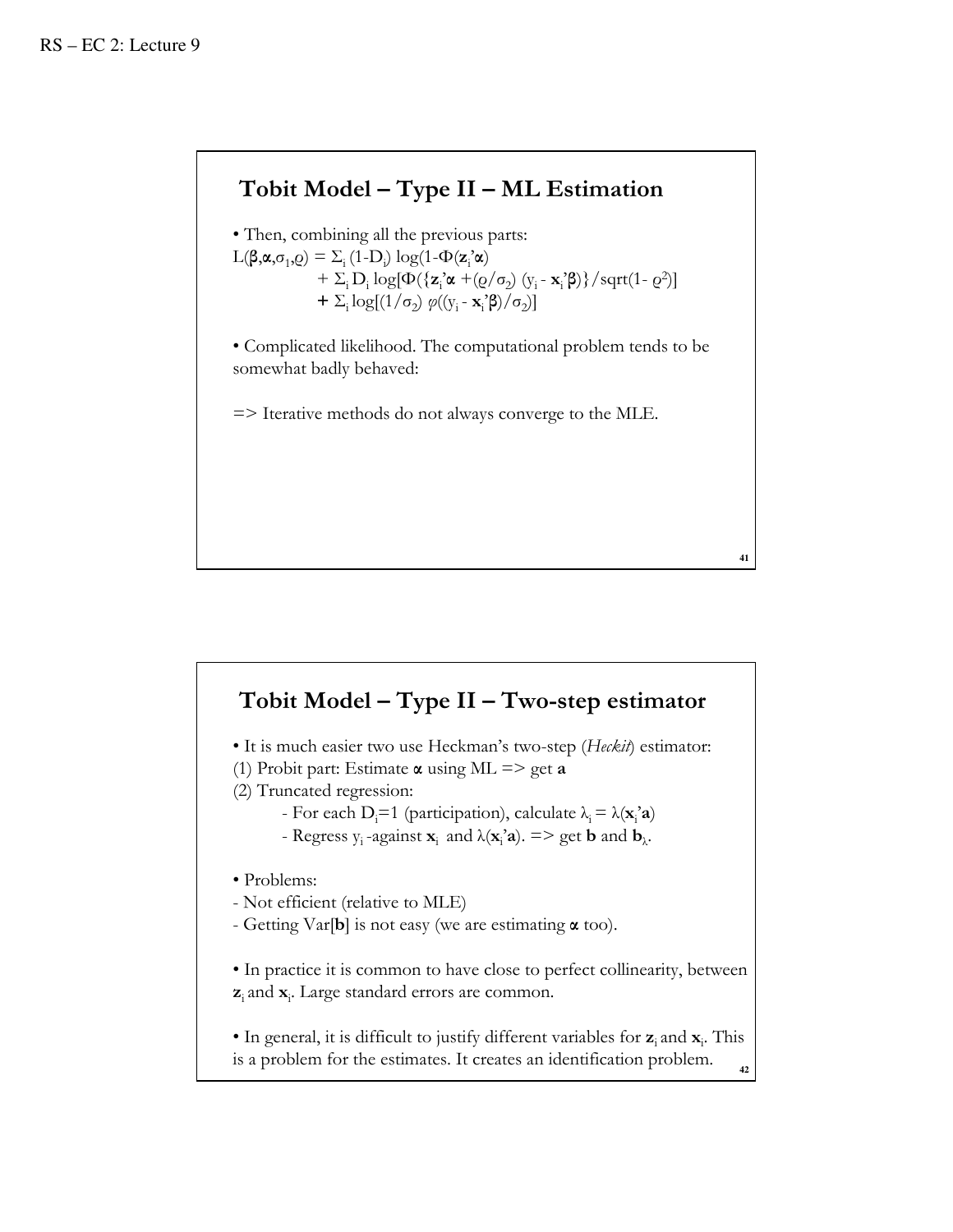# Tobit Model – Type II – Identification

• Technically, the parameters of the model are identified, even when z=x. But, identification is based on the distributional assumptions.

• Estimates are very sensitive to assumption of bivariate normality - Winship and Mare (1992) and  $z=x$ .

• ρ parameter very sensitive in some common applications. Sartori (2003) comes with 95% C.I. for  $\rho = -0.999999$  to  $+0.99255!$ 

• Identification is driven by the non-linearity in the selection equation, through  $\lambda_i$  (and, thus, we need variation in the **z**'s too!).

• We find that when  $z=x$ , identification tends to be tenuous unless there are many observations in the tails, where there is substantial nonlinearity in the  $\lambda_i$ . We need exclusion restrictions.

**43**

# Tobit Model – Type II – Testing the model

• Q: Do we have a sample selection problem?

Based on the conditional expectation, a test is very simple. We need to test if there is an omitted variable. That is, we need to test if  $\lambda_i$  belongs in the conditional expectation of  $y|y>0$ .

• <u>Easy test</u>: H<sub>0</sub>:  $\beta_{\lambda} = 0$ .

We can do this test using the estimator for  $\beta_{\lambda}$ ,  $\mathbf{b}_{\lambda}$ , from the second step of Heckman's two-step procedure.

• Usual problems with testing.

- The test assumes correct specification. If the selection equation is incorrect, we may be unable to reject  $H_0$ .

sample selection problem. We may have non-linearities in the data! - Rejection of  $H_0$  does not imply accepting the alternative  $-i.e.,$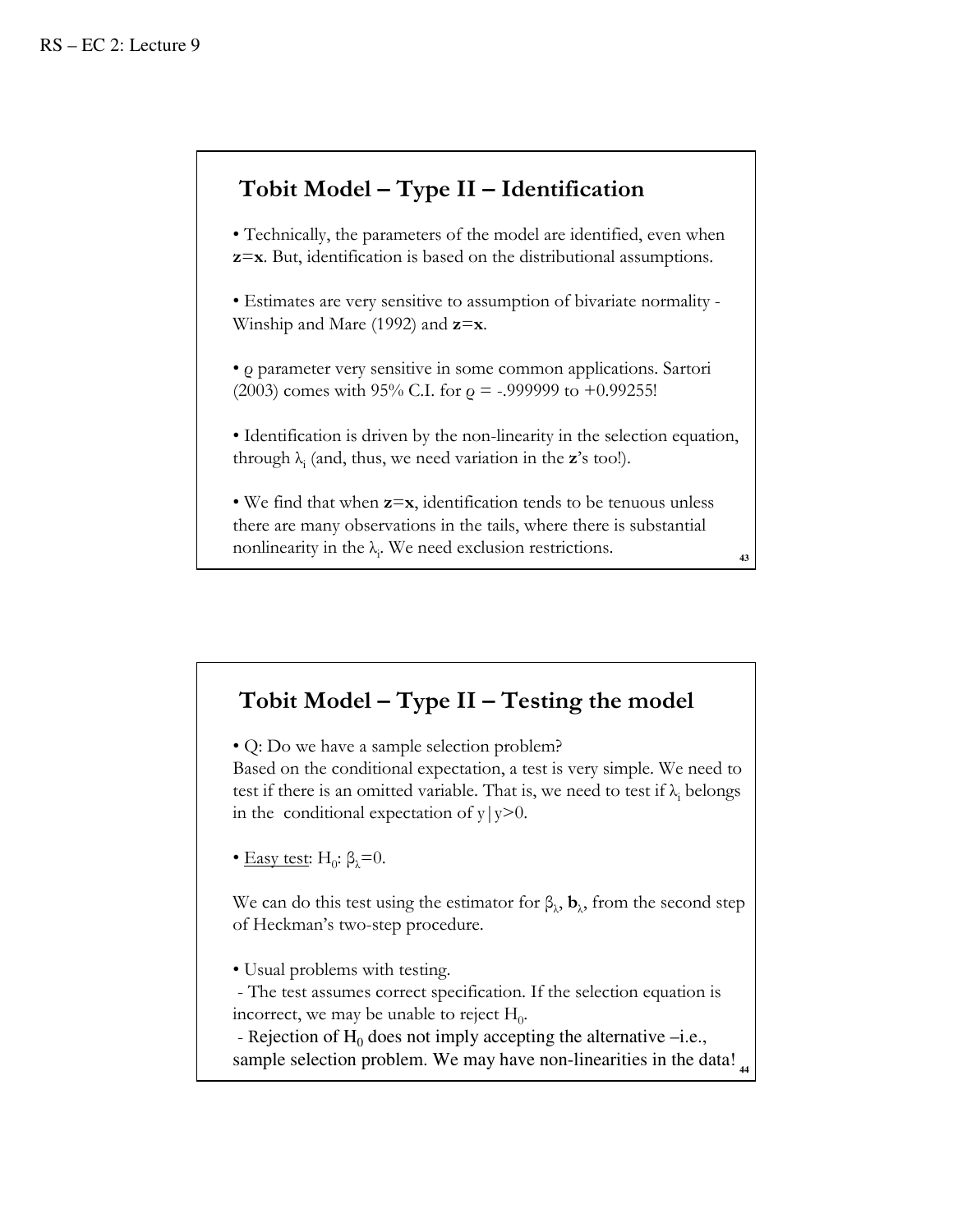# Tobit Model – Type II – Testing the model

• Rejection of  $H_0$  does not imply accepting the alternative –i.e., sample selection problem. We may have non-linearities in the data!

Identification issue II

We are not sure about the functional form. We may not be comfortable interpreting nonlinearities as evidence for endogeneity of the covariates.

| replace s=1 if wage~=.<br>(428 real changes made)<br>********************************<br>*Next, estimate the probit<br>*selection equation<br>********************************<br>. probit s educ exper expersq nwifeinc age kidslt6 kidsge6<br>Iteration 0:<br>Iteration 1: | ÷                                                                                                                |                        |                                                                                                      |                                   |         |                                          |
|------------------------------------------------------------------------------------------------------------------------------------------------------------------------------------------------------------------------------------------------------------------------------|------------------------------------------------------------------------------------------------------------------|------------------------|------------------------------------------------------------------------------------------------------|-----------------------------------|---------|------------------------------------------|
|                                                                                                                                                                                                                                                                              | $log$ likelihood = $-514.8732$<br>log likelihood = <b>-405.78215</b><br>Iteration 2: log likelihood = -401.32924 |                        |                                                                                                      |                                   |         | First step:<br>Probit selection equation |
| Iteration 3:<br>Iteration 4:<br>Probit regression<br>Log likelihood = $-401.30219$                                                                                                                                                                                           | log likelihood = <b>-401.30219</b><br>log likelihood = -401.30219                                                |                        | Number of obs<br>$\equiv$<br>LR $chi2(7)$<br>$=$<br>Prob > chi2<br>$\equiv$<br>Pseudo R2<br>$\equiv$ | 753<br>227.14<br>0.0000<br>0.2206 |         |                                          |
| $\mathbf{s}$<br>educ                                                                                                                                                                                                                                                         | Coef.<br>Std. Frr.<br>.1309047<br>.0252542                                                                       | $\overline{z}$<br>5.18 | P >  Z <br>0.000                                                                                     | [95% Conf. Interval]<br>.0814074  | .180402 |                                          |